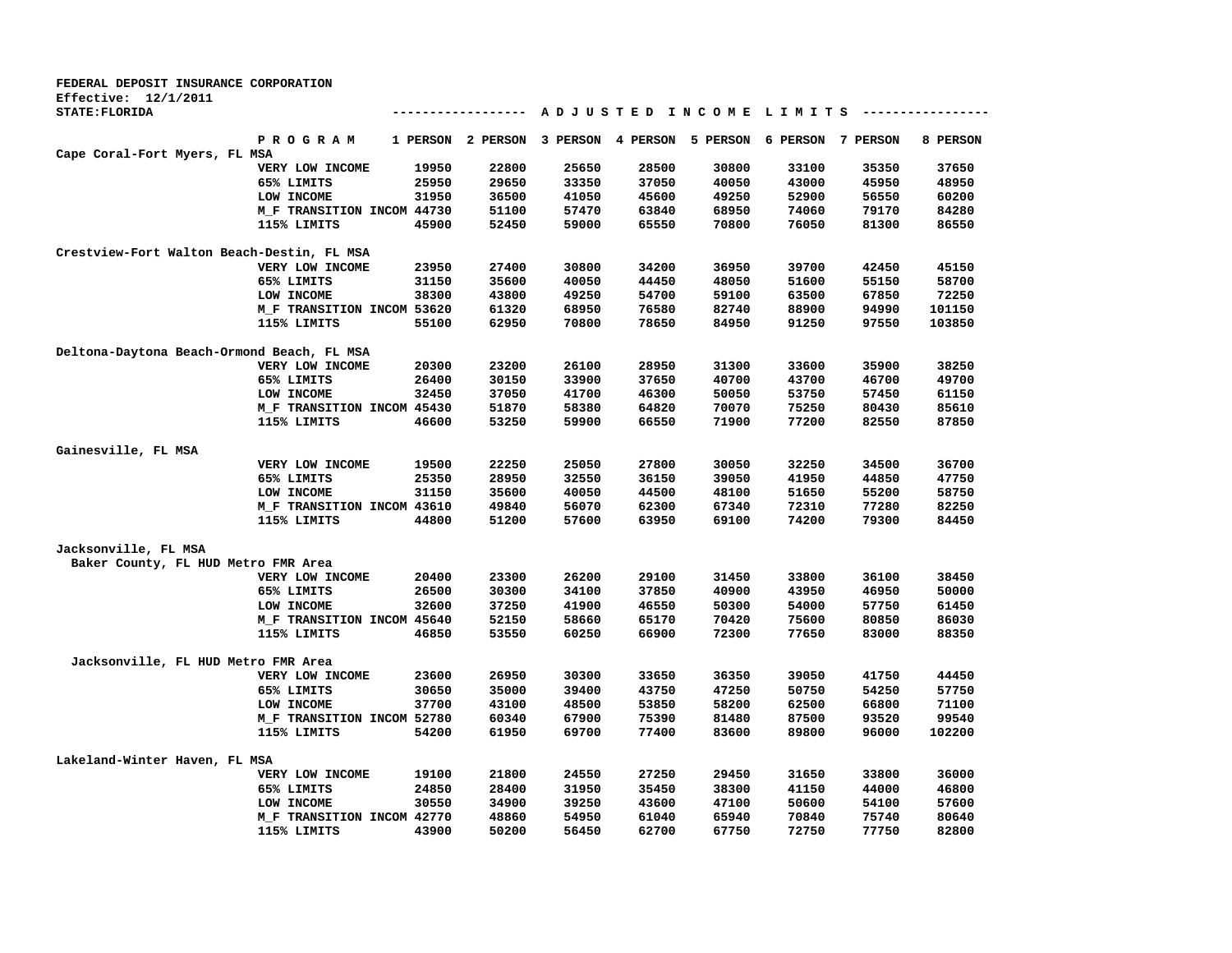| A D J U S T E D I N C O M E L I M I T S<br>--------------<br>--------------<br>P R O G R A M<br>1 PERSON 2 PERSON 3 PERSON 4 PERSON 5 PERSON 6 PERSON 7 PERSON<br>8 PERSON<br>Miami-Fort Lauderdale-Pompano Beach, FL MSA<br>Fort Lauderdale, FL HUD Metro FMR Area<br>25100<br>28650<br>32250<br>35800<br>38700<br>41550<br>47300<br>VERY LOW INCOME<br>44400<br>65% LIMITS<br>32600<br>37250<br>41900<br>46550<br>50300<br>54000<br>57750<br>61450<br>40150<br>57300<br>75650<br>LOW INCOME<br>45850<br>51600<br>61900<br>66500<br>71100<br>99540<br>105910<br>M_F TRANSITION INCOM 56210<br>64190<br>72240<br>80220<br>86660<br>93100<br>57650<br>65900<br>74150<br>82350<br>88950<br>95550<br>102150<br>108750<br>115% LIMITS<br>Miami-Miami Beach-Kendall, FL HUD Metro FMR Area<br>26250<br>29550<br>32800<br>35450<br>38050<br>40700<br>43300<br>VERY LOW INCOME<br>23000<br>34150<br>42650<br>46100<br>49500<br>52900<br>56300<br>65% LIMITS<br>29900<br>38400<br>LOW INCOME<br>36750<br>42000<br>47250<br>52500<br>56700<br>60900<br>65100<br>69300<br>58800<br>66150<br>73500<br>79380<br>85260<br>91140<br>97020<br>M_F TRANSITION INCOM 51450<br>67950<br>93600<br>99600<br>115% LIMITS<br>52850<br>60400<br>75450<br>81500<br>87550<br>West Palm Beach-Boca Raton, FL HUD Metro FMR Area<br>VERY LOW INCOME<br>28950<br>32550<br>36150<br>39050<br>41950<br>44850<br>47750<br>25350<br>65% LIMITS<br>32900<br>37600<br>42300<br>47000<br>50800<br>54550<br>58300<br>62050<br>40550<br>52150<br>57900<br>71800<br>76450<br>LOW INCOME<br>46350<br>62550<br>67200<br>M_F TRANSITION INCOM 56770<br>64890<br>73010<br>81060<br>87570<br>94080<br>100520<br>107030<br>83250<br>109900<br>115% LIMITS<br>58300<br>66600<br>74950<br>89950<br>96600<br>103250<br>Naples-Marco Island, FL MSA<br>48050<br>VERY LOW INCOME<br>25500<br>29150<br>32800<br>36400<br>39350<br>42250<br>45150<br>65% LIMITS<br>33150<br>37850<br>42600<br>47300<br>51100<br>54900<br>58700<br>62450<br>LOW INCOME<br>40800<br>46600<br>52450<br>58250<br>62950<br>67600<br>72250<br>76900<br>65240<br>73430<br>81550<br>88130<br>101150<br>107660<br>M_F TRANSITION INCOM 57120<br>94640<br>67000<br>75400<br>83750<br>90450<br>97150<br>103850<br>115% LIMITS<br>58650<br>110550<br>North Port-Bradenton-Sarasota, FL MSA<br>21600<br>30800<br>33300<br>40700<br>VERY LOW INCOME<br>24650<br>27750<br>35750<br>38200<br>28050<br>40050<br>43300<br>46500<br>49700<br>52900<br>65% LIMITS<br>32050<br>36050<br>LOW INCOME<br>34550<br>39450<br>44400<br>49300<br>53250<br>57200<br>61150<br>65100<br>55230<br>62160<br>69020<br>74550<br>80080<br>85610<br>91140<br>M_F TRANSITION INCOM 48370<br>115% LIMITS<br>49600<br>56700<br>63800<br>70850<br>76550<br>82200<br>87900<br>93550<br>25250<br>17700<br>20200<br>22750<br>27300<br>29300<br>31350<br>33350<br>VERY LOW INCOME<br>32850<br>65% LIMITS<br>23000<br>26300<br>29600<br>35500<br>38150<br>40750<br>43400<br>28300<br>LOW INCOME<br>32350<br>36400<br>40400<br>43650<br>46900<br>50100<br>53350<br>50960<br>M_F TRANSITION INCOM 39620<br>45290<br>56560<br>61110<br>65660<br>70140<br>74690<br>40700<br>46500<br>52300<br>58100<br>62750<br>67400<br>72050<br>76700<br>115% LIMITS<br>Orlando-Kissimmee-Sanford, FL MSA<br>20400<br>23300<br>26200<br>29100<br>31450<br>33800<br>36100<br>38450<br>VERY LOW INCOME<br>26500<br>30300<br>34100<br>37850<br>40900<br>43950<br>46950<br>50000<br>65% LIMITS<br>32600<br>37250<br>41900<br>46550<br>50300<br>54000<br>57750<br>61450<br>LOW INCOME<br>70420<br>M_F TRANSITION INCOM 45640<br>52150<br>58660<br>65170<br>75600<br>80850<br>86030<br>53550<br>60250<br>66900<br>72300<br>77650<br>83000<br>88350<br>115% LIMITS<br>46850 | FEDERAL DEPOSIT INSURANCE CORPORATION |  |  |  |  |  |
|-----------------------------------------------------------------------------------------------------------------------------------------------------------------------------------------------------------------------------------------------------------------------------------------------------------------------------------------------------------------------------------------------------------------------------------------------------------------------------------------------------------------------------------------------------------------------------------------------------------------------------------------------------------------------------------------------------------------------------------------------------------------------------------------------------------------------------------------------------------------------------------------------------------------------------------------------------------------------------------------------------------------------------------------------------------------------------------------------------------------------------------------------------------------------------------------------------------------------------------------------------------------------------------------------------------------------------------------------------------------------------------------------------------------------------------------------------------------------------------------------------------------------------------------------------------------------------------------------------------------------------------------------------------------------------------------------------------------------------------------------------------------------------------------------------------------------------------------------------------------------------------------------------------------------------------------------------------------------------------------------------------------------------------------------------------------------------------------------------------------------------------------------------------------------------------------------------------------------------------------------------------------------------------------------------------------------------------------------------------------------------------------------------------------------------------------------------------------------------------------------------------------------------------------------------------------------------------------------------------------------------------------------------------------------------------------------------------------------------------------------------------------------------------------------------------------------------------------------------------------------------------------------------------------------------------------------------------------------------------------------------------------------------------------------------------------------------------------------------------------------------------------------------------------------------------------------------------------------------------------------------------------------------------------------------------------------------------------------------------------------------------------------------------------------------------------------------------------------------------------------------------------------------------------------------------------------------------------------------------------------------------------------------------------------------------------------------------------------------------|---------------------------------------|--|--|--|--|--|
|                                                                                                                                                                                                                                                                                                                                                                                                                                                                                                                                                                                                                                                                                                                                                                                                                                                                                                                                                                                                                                                                                                                                                                                                                                                                                                                                                                                                                                                                                                                                                                                                                                                                                                                                                                                                                                                                                                                                                                                                                                                                                                                                                                                                                                                                                                                                                                                                                                                                                                                                                                                                                                                                                                                                                                                                                                                                                                                                                                                                                                                                                                                                                                                                                                                                                                                                                                                                                                                                                                                                                                                                                                                                                                                                   | Effective: $12/1/2011$                |  |  |  |  |  |
|                                                                                                                                                                                                                                                                                                                                                                                                                                                                                                                                                                                                                                                                                                                                                                                                                                                                                                                                                                                                                                                                                                                                                                                                                                                                                                                                                                                                                                                                                                                                                                                                                                                                                                                                                                                                                                                                                                                                                                                                                                                                                                                                                                                                                                                                                                                                                                                                                                                                                                                                                                                                                                                                                                                                                                                                                                                                                                                                                                                                                                                                                                                                                                                                                                                                                                                                                                                                                                                                                                                                                                                                                                                                                                                                   | STATE: FLORIDA                        |  |  |  |  |  |
|                                                                                                                                                                                                                                                                                                                                                                                                                                                                                                                                                                                                                                                                                                                                                                                                                                                                                                                                                                                                                                                                                                                                                                                                                                                                                                                                                                                                                                                                                                                                                                                                                                                                                                                                                                                                                                                                                                                                                                                                                                                                                                                                                                                                                                                                                                                                                                                                                                                                                                                                                                                                                                                                                                                                                                                                                                                                                                                                                                                                                                                                                                                                                                                                                                                                                                                                                                                                                                                                                                                                                                                                                                                                                                                                   |                                       |  |  |  |  |  |
|                                                                                                                                                                                                                                                                                                                                                                                                                                                                                                                                                                                                                                                                                                                                                                                                                                                                                                                                                                                                                                                                                                                                                                                                                                                                                                                                                                                                                                                                                                                                                                                                                                                                                                                                                                                                                                                                                                                                                                                                                                                                                                                                                                                                                                                                                                                                                                                                                                                                                                                                                                                                                                                                                                                                                                                                                                                                                                                                                                                                                                                                                                                                                                                                                                                                                                                                                                                                                                                                                                                                                                                                                                                                                                                                   |                                       |  |  |  |  |  |
|                                                                                                                                                                                                                                                                                                                                                                                                                                                                                                                                                                                                                                                                                                                                                                                                                                                                                                                                                                                                                                                                                                                                                                                                                                                                                                                                                                                                                                                                                                                                                                                                                                                                                                                                                                                                                                                                                                                                                                                                                                                                                                                                                                                                                                                                                                                                                                                                                                                                                                                                                                                                                                                                                                                                                                                                                                                                                                                                                                                                                                                                                                                                                                                                                                                                                                                                                                                                                                                                                                                                                                                                                                                                                                                                   |                                       |  |  |  |  |  |
|                                                                                                                                                                                                                                                                                                                                                                                                                                                                                                                                                                                                                                                                                                                                                                                                                                                                                                                                                                                                                                                                                                                                                                                                                                                                                                                                                                                                                                                                                                                                                                                                                                                                                                                                                                                                                                                                                                                                                                                                                                                                                                                                                                                                                                                                                                                                                                                                                                                                                                                                                                                                                                                                                                                                                                                                                                                                                                                                                                                                                                                                                                                                                                                                                                                                                                                                                                                                                                                                                                                                                                                                                                                                                                                                   |                                       |  |  |  |  |  |
|                                                                                                                                                                                                                                                                                                                                                                                                                                                                                                                                                                                                                                                                                                                                                                                                                                                                                                                                                                                                                                                                                                                                                                                                                                                                                                                                                                                                                                                                                                                                                                                                                                                                                                                                                                                                                                                                                                                                                                                                                                                                                                                                                                                                                                                                                                                                                                                                                                                                                                                                                                                                                                                                                                                                                                                                                                                                                                                                                                                                                                                                                                                                                                                                                                                                                                                                                                                                                                                                                                                                                                                                                                                                                                                                   |                                       |  |  |  |  |  |
|                                                                                                                                                                                                                                                                                                                                                                                                                                                                                                                                                                                                                                                                                                                                                                                                                                                                                                                                                                                                                                                                                                                                                                                                                                                                                                                                                                                                                                                                                                                                                                                                                                                                                                                                                                                                                                                                                                                                                                                                                                                                                                                                                                                                                                                                                                                                                                                                                                                                                                                                                                                                                                                                                                                                                                                                                                                                                                                                                                                                                                                                                                                                                                                                                                                                                                                                                                                                                                                                                                                                                                                                                                                                                                                                   |                                       |  |  |  |  |  |
|                                                                                                                                                                                                                                                                                                                                                                                                                                                                                                                                                                                                                                                                                                                                                                                                                                                                                                                                                                                                                                                                                                                                                                                                                                                                                                                                                                                                                                                                                                                                                                                                                                                                                                                                                                                                                                                                                                                                                                                                                                                                                                                                                                                                                                                                                                                                                                                                                                                                                                                                                                                                                                                                                                                                                                                                                                                                                                                                                                                                                                                                                                                                                                                                                                                                                                                                                                                                                                                                                                                                                                                                                                                                                                                                   |                                       |  |  |  |  |  |
|                                                                                                                                                                                                                                                                                                                                                                                                                                                                                                                                                                                                                                                                                                                                                                                                                                                                                                                                                                                                                                                                                                                                                                                                                                                                                                                                                                                                                                                                                                                                                                                                                                                                                                                                                                                                                                                                                                                                                                                                                                                                                                                                                                                                                                                                                                                                                                                                                                                                                                                                                                                                                                                                                                                                                                                                                                                                                                                                                                                                                                                                                                                                                                                                                                                                                                                                                                                                                                                                                                                                                                                                                                                                                                                                   |                                       |  |  |  |  |  |
|                                                                                                                                                                                                                                                                                                                                                                                                                                                                                                                                                                                                                                                                                                                                                                                                                                                                                                                                                                                                                                                                                                                                                                                                                                                                                                                                                                                                                                                                                                                                                                                                                                                                                                                                                                                                                                                                                                                                                                                                                                                                                                                                                                                                                                                                                                                                                                                                                                                                                                                                                                                                                                                                                                                                                                                                                                                                                                                                                                                                                                                                                                                                                                                                                                                                                                                                                                                                                                                                                                                                                                                                                                                                                                                                   |                                       |  |  |  |  |  |
|                                                                                                                                                                                                                                                                                                                                                                                                                                                                                                                                                                                                                                                                                                                                                                                                                                                                                                                                                                                                                                                                                                                                                                                                                                                                                                                                                                                                                                                                                                                                                                                                                                                                                                                                                                                                                                                                                                                                                                                                                                                                                                                                                                                                                                                                                                                                                                                                                                                                                                                                                                                                                                                                                                                                                                                                                                                                                                                                                                                                                                                                                                                                                                                                                                                                                                                                                                                                                                                                                                                                                                                                                                                                                                                                   |                                       |  |  |  |  |  |
|                                                                                                                                                                                                                                                                                                                                                                                                                                                                                                                                                                                                                                                                                                                                                                                                                                                                                                                                                                                                                                                                                                                                                                                                                                                                                                                                                                                                                                                                                                                                                                                                                                                                                                                                                                                                                                                                                                                                                                                                                                                                                                                                                                                                                                                                                                                                                                                                                                                                                                                                                                                                                                                                                                                                                                                                                                                                                                                                                                                                                                                                                                                                                                                                                                                                                                                                                                                                                                                                                                                                                                                                                                                                                                                                   |                                       |  |  |  |  |  |
|                                                                                                                                                                                                                                                                                                                                                                                                                                                                                                                                                                                                                                                                                                                                                                                                                                                                                                                                                                                                                                                                                                                                                                                                                                                                                                                                                                                                                                                                                                                                                                                                                                                                                                                                                                                                                                                                                                                                                                                                                                                                                                                                                                                                                                                                                                                                                                                                                                                                                                                                                                                                                                                                                                                                                                                                                                                                                                                                                                                                                                                                                                                                                                                                                                                                                                                                                                                                                                                                                                                                                                                                                                                                                                                                   |                                       |  |  |  |  |  |
|                                                                                                                                                                                                                                                                                                                                                                                                                                                                                                                                                                                                                                                                                                                                                                                                                                                                                                                                                                                                                                                                                                                                                                                                                                                                                                                                                                                                                                                                                                                                                                                                                                                                                                                                                                                                                                                                                                                                                                                                                                                                                                                                                                                                                                                                                                                                                                                                                                                                                                                                                                                                                                                                                                                                                                                                                                                                                                                                                                                                                                                                                                                                                                                                                                                                                                                                                                                                                                                                                                                                                                                                                                                                                                                                   |                                       |  |  |  |  |  |
|                                                                                                                                                                                                                                                                                                                                                                                                                                                                                                                                                                                                                                                                                                                                                                                                                                                                                                                                                                                                                                                                                                                                                                                                                                                                                                                                                                                                                                                                                                                                                                                                                                                                                                                                                                                                                                                                                                                                                                                                                                                                                                                                                                                                                                                                                                                                                                                                                                                                                                                                                                                                                                                                                                                                                                                                                                                                                                                                                                                                                                                                                                                                                                                                                                                                                                                                                                                                                                                                                                                                                                                                                                                                                                                                   |                                       |  |  |  |  |  |
|                                                                                                                                                                                                                                                                                                                                                                                                                                                                                                                                                                                                                                                                                                                                                                                                                                                                                                                                                                                                                                                                                                                                                                                                                                                                                                                                                                                                                                                                                                                                                                                                                                                                                                                                                                                                                                                                                                                                                                                                                                                                                                                                                                                                                                                                                                                                                                                                                                                                                                                                                                                                                                                                                                                                                                                                                                                                                                                                                                                                                                                                                                                                                                                                                                                                                                                                                                                                                                                                                                                                                                                                                                                                                                                                   |                                       |  |  |  |  |  |
|                                                                                                                                                                                                                                                                                                                                                                                                                                                                                                                                                                                                                                                                                                                                                                                                                                                                                                                                                                                                                                                                                                                                                                                                                                                                                                                                                                                                                                                                                                                                                                                                                                                                                                                                                                                                                                                                                                                                                                                                                                                                                                                                                                                                                                                                                                                                                                                                                                                                                                                                                                                                                                                                                                                                                                                                                                                                                                                                                                                                                                                                                                                                                                                                                                                                                                                                                                                                                                                                                                                                                                                                                                                                                                                                   |                                       |  |  |  |  |  |
|                                                                                                                                                                                                                                                                                                                                                                                                                                                                                                                                                                                                                                                                                                                                                                                                                                                                                                                                                                                                                                                                                                                                                                                                                                                                                                                                                                                                                                                                                                                                                                                                                                                                                                                                                                                                                                                                                                                                                                                                                                                                                                                                                                                                                                                                                                                                                                                                                                                                                                                                                                                                                                                                                                                                                                                                                                                                                                                                                                                                                                                                                                                                                                                                                                                                                                                                                                                                                                                                                                                                                                                                                                                                                                                                   |                                       |  |  |  |  |  |
|                                                                                                                                                                                                                                                                                                                                                                                                                                                                                                                                                                                                                                                                                                                                                                                                                                                                                                                                                                                                                                                                                                                                                                                                                                                                                                                                                                                                                                                                                                                                                                                                                                                                                                                                                                                                                                                                                                                                                                                                                                                                                                                                                                                                                                                                                                                                                                                                                                                                                                                                                                                                                                                                                                                                                                                                                                                                                                                                                                                                                                                                                                                                                                                                                                                                                                                                                                                                                                                                                                                                                                                                                                                                                                                                   |                                       |  |  |  |  |  |
|                                                                                                                                                                                                                                                                                                                                                                                                                                                                                                                                                                                                                                                                                                                                                                                                                                                                                                                                                                                                                                                                                                                                                                                                                                                                                                                                                                                                                                                                                                                                                                                                                                                                                                                                                                                                                                                                                                                                                                                                                                                                                                                                                                                                                                                                                                                                                                                                                                                                                                                                                                                                                                                                                                                                                                                                                                                                                                                                                                                                                                                                                                                                                                                                                                                                                                                                                                                                                                                                                                                                                                                                                                                                                                                                   |                                       |  |  |  |  |  |
|                                                                                                                                                                                                                                                                                                                                                                                                                                                                                                                                                                                                                                                                                                                                                                                                                                                                                                                                                                                                                                                                                                                                                                                                                                                                                                                                                                                                                                                                                                                                                                                                                                                                                                                                                                                                                                                                                                                                                                                                                                                                                                                                                                                                                                                                                                                                                                                                                                                                                                                                                                                                                                                                                                                                                                                                                                                                                                                                                                                                                                                                                                                                                                                                                                                                                                                                                                                                                                                                                                                                                                                                                                                                                                                                   |                                       |  |  |  |  |  |
|                                                                                                                                                                                                                                                                                                                                                                                                                                                                                                                                                                                                                                                                                                                                                                                                                                                                                                                                                                                                                                                                                                                                                                                                                                                                                                                                                                                                                                                                                                                                                                                                                                                                                                                                                                                                                                                                                                                                                                                                                                                                                                                                                                                                                                                                                                                                                                                                                                                                                                                                                                                                                                                                                                                                                                                                                                                                                                                                                                                                                                                                                                                                                                                                                                                                                                                                                                                                                                                                                                                                                                                                                                                                                                                                   |                                       |  |  |  |  |  |
|                                                                                                                                                                                                                                                                                                                                                                                                                                                                                                                                                                                                                                                                                                                                                                                                                                                                                                                                                                                                                                                                                                                                                                                                                                                                                                                                                                                                                                                                                                                                                                                                                                                                                                                                                                                                                                                                                                                                                                                                                                                                                                                                                                                                                                                                                                                                                                                                                                                                                                                                                                                                                                                                                                                                                                                                                                                                                                                                                                                                                                                                                                                                                                                                                                                                                                                                                                                                                                                                                                                                                                                                                                                                                                                                   |                                       |  |  |  |  |  |
|                                                                                                                                                                                                                                                                                                                                                                                                                                                                                                                                                                                                                                                                                                                                                                                                                                                                                                                                                                                                                                                                                                                                                                                                                                                                                                                                                                                                                                                                                                                                                                                                                                                                                                                                                                                                                                                                                                                                                                                                                                                                                                                                                                                                                                                                                                                                                                                                                                                                                                                                                                                                                                                                                                                                                                                                                                                                                                                                                                                                                                                                                                                                                                                                                                                                                                                                                                                                                                                                                                                                                                                                                                                                                                                                   |                                       |  |  |  |  |  |
|                                                                                                                                                                                                                                                                                                                                                                                                                                                                                                                                                                                                                                                                                                                                                                                                                                                                                                                                                                                                                                                                                                                                                                                                                                                                                                                                                                                                                                                                                                                                                                                                                                                                                                                                                                                                                                                                                                                                                                                                                                                                                                                                                                                                                                                                                                                                                                                                                                                                                                                                                                                                                                                                                                                                                                                                                                                                                                                                                                                                                                                                                                                                                                                                                                                                                                                                                                                                                                                                                                                                                                                                                                                                                                                                   |                                       |  |  |  |  |  |
|                                                                                                                                                                                                                                                                                                                                                                                                                                                                                                                                                                                                                                                                                                                                                                                                                                                                                                                                                                                                                                                                                                                                                                                                                                                                                                                                                                                                                                                                                                                                                                                                                                                                                                                                                                                                                                                                                                                                                                                                                                                                                                                                                                                                                                                                                                                                                                                                                                                                                                                                                                                                                                                                                                                                                                                                                                                                                                                                                                                                                                                                                                                                                                                                                                                                                                                                                                                                                                                                                                                                                                                                                                                                                                                                   |                                       |  |  |  |  |  |
|                                                                                                                                                                                                                                                                                                                                                                                                                                                                                                                                                                                                                                                                                                                                                                                                                                                                                                                                                                                                                                                                                                                                                                                                                                                                                                                                                                                                                                                                                                                                                                                                                                                                                                                                                                                                                                                                                                                                                                                                                                                                                                                                                                                                                                                                                                                                                                                                                                                                                                                                                                                                                                                                                                                                                                                                                                                                                                                                                                                                                                                                                                                                                                                                                                                                                                                                                                                                                                                                                                                                                                                                                                                                                                                                   |                                       |  |  |  |  |  |
|                                                                                                                                                                                                                                                                                                                                                                                                                                                                                                                                                                                                                                                                                                                                                                                                                                                                                                                                                                                                                                                                                                                                                                                                                                                                                                                                                                                                                                                                                                                                                                                                                                                                                                                                                                                                                                                                                                                                                                                                                                                                                                                                                                                                                                                                                                                                                                                                                                                                                                                                                                                                                                                                                                                                                                                                                                                                                                                                                                                                                                                                                                                                                                                                                                                                                                                                                                                                                                                                                                                                                                                                                                                                                                                                   |                                       |  |  |  |  |  |
|                                                                                                                                                                                                                                                                                                                                                                                                                                                                                                                                                                                                                                                                                                                                                                                                                                                                                                                                                                                                                                                                                                                                                                                                                                                                                                                                                                                                                                                                                                                                                                                                                                                                                                                                                                                                                                                                                                                                                                                                                                                                                                                                                                                                                                                                                                                                                                                                                                                                                                                                                                                                                                                                                                                                                                                                                                                                                                                                                                                                                                                                                                                                                                                                                                                                                                                                                                                                                                                                                                                                                                                                                                                                                                                                   |                                       |  |  |  |  |  |
|                                                                                                                                                                                                                                                                                                                                                                                                                                                                                                                                                                                                                                                                                                                                                                                                                                                                                                                                                                                                                                                                                                                                                                                                                                                                                                                                                                                                                                                                                                                                                                                                                                                                                                                                                                                                                                                                                                                                                                                                                                                                                                                                                                                                                                                                                                                                                                                                                                                                                                                                                                                                                                                                                                                                                                                                                                                                                                                                                                                                                                                                                                                                                                                                                                                                                                                                                                                                                                                                                                                                                                                                                                                                                                                                   |                                       |  |  |  |  |  |
|                                                                                                                                                                                                                                                                                                                                                                                                                                                                                                                                                                                                                                                                                                                                                                                                                                                                                                                                                                                                                                                                                                                                                                                                                                                                                                                                                                                                                                                                                                                                                                                                                                                                                                                                                                                                                                                                                                                                                                                                                                                                                                                                                                                                                                                                                                                                                                                                                                                                                                                                                                                                                                                                                                                                                                                                                                                                                                                                                                                                                                                                                                                                                                                                                                                                                                                                                                                                                                                                                                                                                                                                                                                                                                                                   |                                       |  |  |  |  |  |
|                                                                                                                                                                                                                                                                                                                                                                                                                                                                                                                                                                                                                                                                                                                                                                                                                                                                                                                                                                                                                                                                                                                                                                                                                                                                                                                                                                                                                                                                                                                                                                                                                                                                                                                                                                                                                                                                                                                                                                                                                                                                                                                                                                                                                                                                                                                                                                                                                                                                                                                                                                                                                                                                                                                                                                                                                                                                                                                                                                                                                                                                                                                                                                                                                                                                                                                                                                                                                                                                                                                                                                                                                                                                                                                                   |                                       |  |  |  |  |  |
|                                                                                                                                                                                                                                                                                                                                                                                                                                                                                                                                                                                                                                                                                                                                                                                                                                                                                                                                                                                                                                                                                                                                                                                                                                                                                                                                                                                                                                                                                                                                                                                                                                                                                                                                                                                                                                                                                                                                                                                                                                                                                                                                                                                                                                                                                                                                                                                                                                                                                                                                                                                                                                                                                                                                                                                                                                                                                                                                                                                                                                                                                                                                                                                                                                                                                                                                                                                                                                                                                                                                                                                                                                                                                                                                   |                                       |  |  |  |  |  |
|                                                                                                                                                                                                                                                                                                                                                                                                                                                                                                                                                                                                                                                                                                                                                                                                                                                                                                                                                                                                                                                                                                                                                                                                                                                                                                                                                                                                                                                                                                                                                                                                                                                                                                                                                                                                                                                                                                                                                                                                                                                                                                                                                                                                                                                                                                                                                                                                                                                                                                                                                                                                                                                                                                                                                                                                                                                                                                                                                                                                                                                                                                                                                                                                                                                                                                                                                                                                                                                                                                                                                                                                                                                                                                                                   | Ocala, FL MSA                         |  |  |  |  |  |
|                                                                                                                                                                                                                                                                                                                                                                                                                                                                                                                                                                                                                                                                                                                                                                                                                                                                                                                                                                                                                                                                                                                                                                                                                                                                                                                                                                                                                                                                                                                                                                                                                                                                                                                                                                                                                                                                                                                                                                                                                                                                                                                                                                                                                                                                                                                                                                                                                                                                                                                                                                                                                                                                                                                                                                                                                                                                                                                                                                                                                                                                                                                                                                                                                                                                                                                                                                                                                                                                                                                                                                                                                                                                                                                                   |                                       |  |  |  |  |  |
|                                                                                                                                                                                                                                                                                                                                                                                                                                                                                                                                                                                                                                                                                                                                                                                                                                                                                                                                                                                                                                                                                                                                                                                                                                                                                                                                                                                                                                                                                                                                                                                                                                                                                                                                                                                                                                                                                                                                                                                                                                                                                                                                                                                                                                                                                                                                                                                                                                                                                                                                                                                                                                                                                                                                                                                                                                                                                                                                                                                                                                                                                                                                                                                                                                                                                                                                                                                                                                                                                                                                                                                                                                                                                                                                   |                                       |  |  |  |  |  |
|                                                                                                                                                                                                                                                                                                                                                                                                                                                                                                                                                                                                                                                                                                                                                                                                                                                                                                                                                                                                                                                                                                                                                                                                                                                                                                                                                                                                                                                                                                                                                                                                                                                                                                                                                                                                                                                                                                                                                                                                                                                                                                                                                                                                                                                                                                                                                                                                                                                                                                                                                                                                                                                                                                                                                                                                                                                                                                                                                                                                                                                                                                                                                                                                                                                                                                                                                                                                                                                                                                                                                                                                                                                                                                                                   |                                       |  |  |  |  |  |
|                                                                                                                                                                                                                                                                                                                                                                                                                                                                                                                                                                                                                                                                                                                                                                                                                                                                                                                                                                                                                                                                                                                                                                                                                                                                                                                                                                                                                                                                                                                                                                                                                                                                                                                                                                                                                                                                                                                                                                                                                                                                                                                                                                                                                                                                                                                                                                                                                                                                                                                                                                                                                                                                                                                                                                                                                                                                                                                                                                                                                                                                                                                                                                                                                                                                                                                                                                                                                                                                                                                                                                                                                                                                                                                                   |                                       |  |  |  |  |  |
|                                                                                                                                                                                                                                                                                                                                                                                                                                                                                                                                                                                                                                                                                                                                                                                                                                                                                                                                                                                                                                                                                                                                                                                                                                                                                                                                                                                                                                                                                                                                                                                                                                                                                                                                                                                                                                                                                                                                                                                                                                                                                                                                                                                                                                                                                                                                                                                                                                                                                                                                                                                                                                                                                                                                                                                                                                                                                                                                                                                                                                                                                                                                                                                                                                                                                                                                                                                                                                                                                                                                                                                                                                                                                                                                   |                                       |  |  |  |  |  |
|                                                                                                                                                                                                                                                                                                                                                                                                                                                                                                                                                                                                                                                                                                                                                                                                                                                                                                                                                                                                                                                                                                                                                                                                                                                                                                                                                                                                                                                                                                                                                                                                                                                                                                                                                                                                                                                                                                                                                                                                                                                                                                                                                                                                                                                                                                                                                                                                                                                                                                                                                                                                                                                                                                                                                                                                                                                                                                                                                                                                                                                                                                                                                                                                                                                                                                                                                                                                                                                                                                                                                                                                                                                                                                                                   |                                       |  |  |  |  |  |
|                                                                                                                                                                                                                                                                                                                                                                                                                                                                                                                                                                                                                                                                                                                                                                                                                                                                                                                                                                                                                                                                                                                                                                                                                                                                                                                                                                                                                                                                                                                                                                                                                                                                                                                                                                                                                                                                                                                                                                                                                                                                                                                                                                                                                                                                                                                                                                                                                                                                                                                                                                                                                                                                                                                                                                                                                                                                                                                                                                                                                                                                                                                                                                                                                                                                                                                                                                                                                                                                                                                                                                                                                                                                                                                                   |                                       |  |  |  |  |  |
|                                                                                                                                                                                                                                                                                                                                                                                                                                                                                                                                                                                                                                                                                                                                                                                                                                                                                                                                                                                                                                                                                                                                                                                                                                                                                                                                                                                                                                                                                                                                                                                                                                                                                                                                                                                                                                                                                                                                                                                                                                                                                                                                                                                                                                                                                                                                                                                                                                                                                                                                                                                                                                                                                                                                                                                                                                                                                                                                                                                                                                                                                                                                                                                                                                                                                                                                                                                                                                                                                                                                                                                                                                                                                                                                   |                                       |  |  |  |  |  |
|                                                                                                                                                                                                                                                                                                                                                                                                                                                                                                                                                                                                                                                                                                                                                                                                                                                                                                                                                                                                                                                                                                                                                                                                                                                                                                                                                                                                                                                                                                                                                                                                                                                                                                                                                                                                                                                                                                                                                                                                                                                                                                                                                                                                                                                                                                                                                                                                                                                                                                                                                                                                                                                                                                                                                                                                                                                                                                                                                                                                                                                                                                                                                                                                                                                                                                                                                                                                                                                                                                                                                                                                                                                                                                                                   |                                       |  |  |  |  |  |
|                                                                                                                                                                                                                                                                                                                                                                                                                                                                                                                                                                                                                                                                                                                                                                                                                                                                                                                                                                                                                                                                                                                                                                                                                                                                                                                                                                                                                                                                                                                                                                                                                                                                                                                                                                                                                                                                                                                                                                                                                                                                                                                                                                                                                                                                                                                                                                                                                                                                                                                                                                                                                                                                                                                                                                                                                                                                                                                                                                                                                                                                                                                                                                                                                                                                                                                                                                                                                                                                                                                                                                                                                                                                                                                                   |                                       |  |  |  |  |  |
|                                                                                                                                                                                                                                                                                                                                                                                                                                                                                                                                                                                                                                                                                                                                                                                                                                                                                                                                                                                                                                                                                                                                                                                                                                                                                                                                                                                                                                                                                                                                                                                                                                                                                                                                                                                                                                                                                                                                                                                                                                                                                                                                                                                                                                                                                                                                                                                                                                                                                                                                                                                                                                                                                                                                                                                                                                                                                                                                                                                                                                                                                                                                                                                                                                                                                                                                                                                                                                                                                                                                                                                                                                                                                                                                   |                                       |  |  |  |  |  |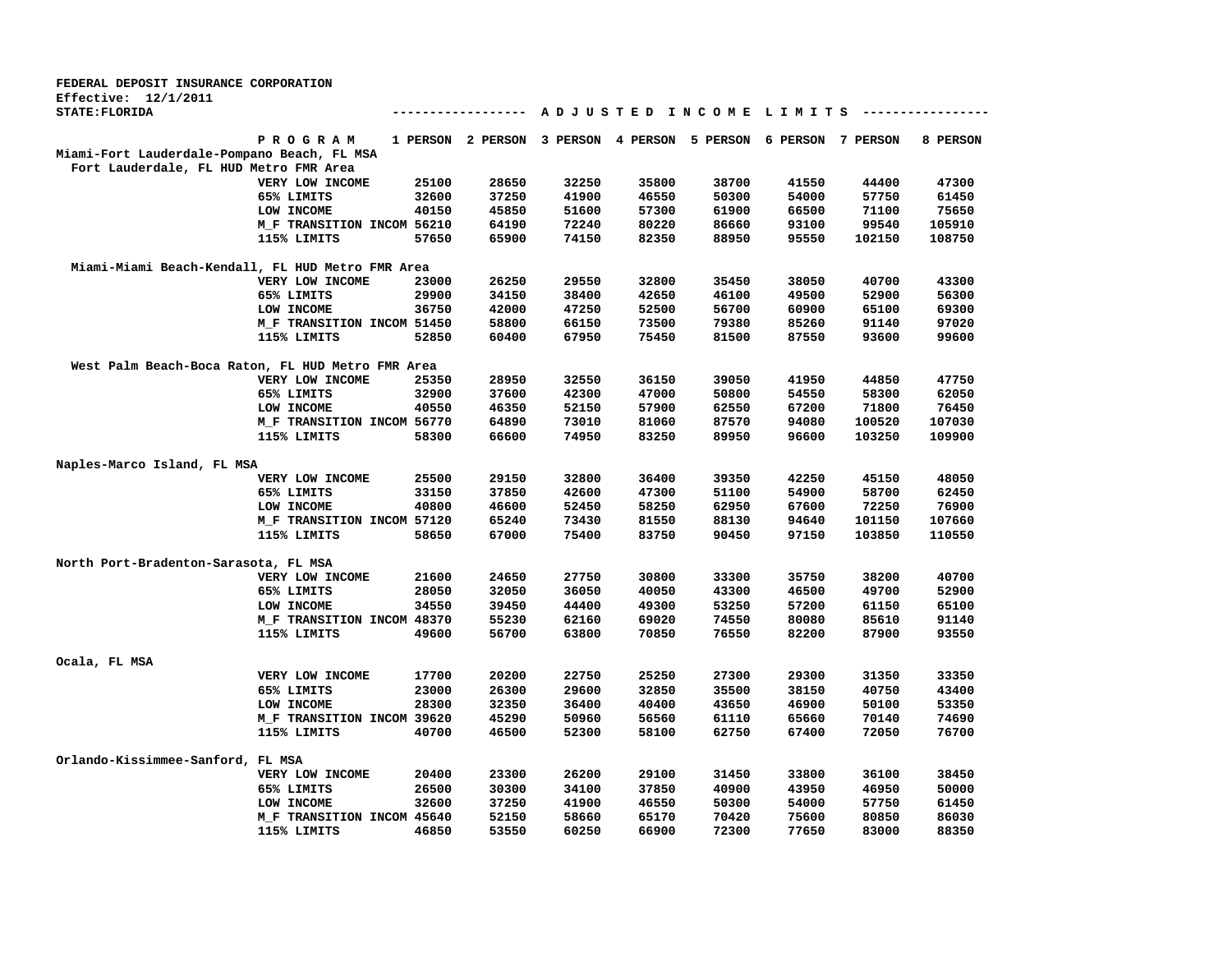| <b>FEDERAL DEPOSIT INSURANCE CORPORATION</b>     |                                           |          |                |                |                            |                        |                   |                |                |
|--------------------------------------------------|-------------------------------------------|----------|----------------|----------------|----------------------------|------------------------|-------------------|----------------|----------------|
| <b>Effective: 12/1/2011</b>                      |                                           |          |                |                |                            |                        |                   |                |                |
| STATE: FLORIDA                                   |                                           |          |                |                |                            | ADJUSTED INCOME LIMITS |                   |                |                |
|                                                  | <b>PROGRAM</b>                            | 1 PERSON | 2 PERSON       |                | 3 PERSON 4 PERSON 5 PERSON |                        | 6 PERSON 7 PERSON |                | 8 PERSON       |
| Palm Bay-Melbourne-Titusville, FL MSA            |                                           |          |                |                |                            |                        |                   |                |                |
|                                                  | VERY LOW INCOME                           | 20550    | 23450          | 26400          | 29300                      | 31650                  | 34000             | 36350          | 38700          |
|                                                  | 65% LIMITS                                | 26700    | 30500          | 34300          | 38100                      | 41150                  | 44200             | 47250          | 50300          |
|                                                  | LOW INCOME                                | 32850    | 37550          | 42250          | 46900                      | 50700                  | 54450             | 58200          | 61950          |
|                                                  | M_F TRANSITION INCOM 45990                |          | 52570          | 59150          | 65660                      | 70980                  | 76230             | 81480          | 86730          |
|                                                  | 115% LIMITS                               | 47200    | 53950          | 60700          | 67400                      | 72800                  | 78200             | 83600          | 89000          |
| Palm Coast, FL MSA                               |                                           |          |                |                |                            |                        |                   |                |                |
|                                                  | VERY LOW INCOME                           | 20200    | 23050          | 25950          | 28800                      | 31150                  | 33450             | 35750          | 38050          |
|                                                  | 65% LIMITS                                | 26250    | 30000          | 33750          | 37450                      | 40450                  | 43450             | 46450          | 49450          |
|                                                  | LOW INCOME                                | 32300    | 36900          | 41500          | 46100                      | 49800                  | 53500             | 57200          | 60900          |
|                                                  | M_F TRANSITION INCOM 45220                |          | 51660          | 58100          | 64540                      | 69720                  | 74900             | 80080          | 85260          |
|                                                  | 115% LIMITS                               | 46400    | 53000          | 59650          | 66250                      | 71550                  | 76850             | 82150          | 87450          |
| Panama City-Lynn Haven-Panama City Beach, FL MSA |                                           |          |                |                |                            |                        |                   |                |                |
|                                                  | VERY LOW INCOME                           | 20450    | 23350          | 26250          | 29150                      | 31500                  | 33850             | 36150          | 38500          |
|                                                  | 65% LIMITS                                | 26550    | 30350          | 34150          | 37900                      | 40950                  | 44000             | 47000          | 50050          |
|                                                  | LOW INCOME                                | 32700    | 37350          | 42000          | 46650                      | 50400                  | 54150             | 57850          | 61600          |
|                                                  | M_F TRANSITION INCOM 45780                |          | 52290          | 58800          | 65310                      | 70560                  | 75810             | 80990          | 86240          |
|                                                  | 115% LIMITS                               | 46950    | 53650          | 60350          | 67050                      | 72450                  | 77800             | 83150          | 88550          |
| Pensacola-Ferry Pass-Brent, FL MSA               |                                           |          |                |                |                            |                        |                   |                |                |
|                                                  | VERY LOW INCOME                           | 20750    | 23700          | 26650          | 29600                      | 32000                  | 34350             | 36750          | 39100          |
|                                                  | 65% LIMITS                                | 26950    | 30800          | 34650          | 38500                      | 41600                  | 44700             | 47750          | 50850          |
|                                                  | LOW INCOME                                | 33150    | 37900          | 42650          | 47350                      | 51150                  | 54950             | 58750          | 62550          |
|                                                  |                                           |          | 53060          | 59710          | 66290                      | 71610                  | 76930             | 82250          | 87570          |
|                                                  | M_F TRANSITION INCOM 46410<br>115% LIMITS | 47650    | 54450          | 61250          | 68050                      | 73500                  | 78950             | 84400          | 89850          |
|                                                  |                                           |          |                |                |                            |                        |                   |                |                |
| Port St. Lucie, FL MSA                           |                                           |          |                |                |                            |                        |                   |                |                |
|                                                  | VERY LOW INCOME                           | 19950    | 22800          | 25650          | 28500                      | 30800                  | 33100             | 35350          | 37650          |
|                                                  | 65% LIMITS                                | 25950    | 29650          | 33350          | 37050                      | 40050                  | 43000             | 45950          | 48950          |
|                                                  | LOW INCOME                                | 31950    | 36500          | 41050          | 45600                      | 49250                  | 52900             | 56550          | 60200          |
|                                                  | M F TRANSITION INCOM 44730<br>115% LIMITS | 45900    | 51100<br>52450 | 57470<br>59000 | 63840<br>65550             | 68950<br>70800         | 74060<br>76050    | 79170<br>81300 | 84280<br>86550 |
|                                                  |                                           |          |                |                |                            |                        |                   |                |                |
| Punta Gorda, FL MSA                              |                                           |          |                |                |                            |                        |                   |                |                |
|                                                  | VERY LOW INCOME                           | 19550    | 22350          | 25150          | 27900                      | 30150                  | 32400             | 34600          | 36850          |
|                                                  | 65% LIMITS                                | 25400    | 29000          | 32650          | 36250                      | 39150                  | 42050             | 44950          | 47850          |
|                                                  | LOW INCOME                                | 31300    | 35750          | 40200          | 44650                      | 48250                  | 51800             | 55400          | 58950          |
|                                                  | M_F TRANSITION INCOM 43820                |          | 50050          | 56280          | 62510                      | 67550                  | 72520             | 77560          | 82530          |
|                                                  | 115% LIMITS                               | 44950    | 51400          | 57800          | 64200                      | 69350                  | 74500             | 79650          | 84750          |
| Sebastian-Vero Beach, FL MSA                     |                                           |          |                |                |                            |                        |                   |                |                |
|                                                  | VERY LOW INCOME                           | 18900    | 21600          | 24300          | 26950                      | 29150                  | 31300             | 33450          | 35600          |
|                                                  | 65% LIMITS                                | 24550    | 28050          | 31550          | 35050                      | 37900                  | 40700             | 43500          | 46300          |
|                                                  | LOW INCOME                                | 30200    | 34500          | 38800          | 43100                      | 46550                  | 50000             | 53450          | 56900          |
|                                                  | M_F TRANSITION INCOM 42280                |          | 48300          | 54320          | 60340                      | 65170                  | 70000             | 74830          | 79660          |
|                                                  | 115% LIMITS                               | 43400    | 49600          | 55800          | 61950                      | 66950                  | 71900             | 76850          | 81800          |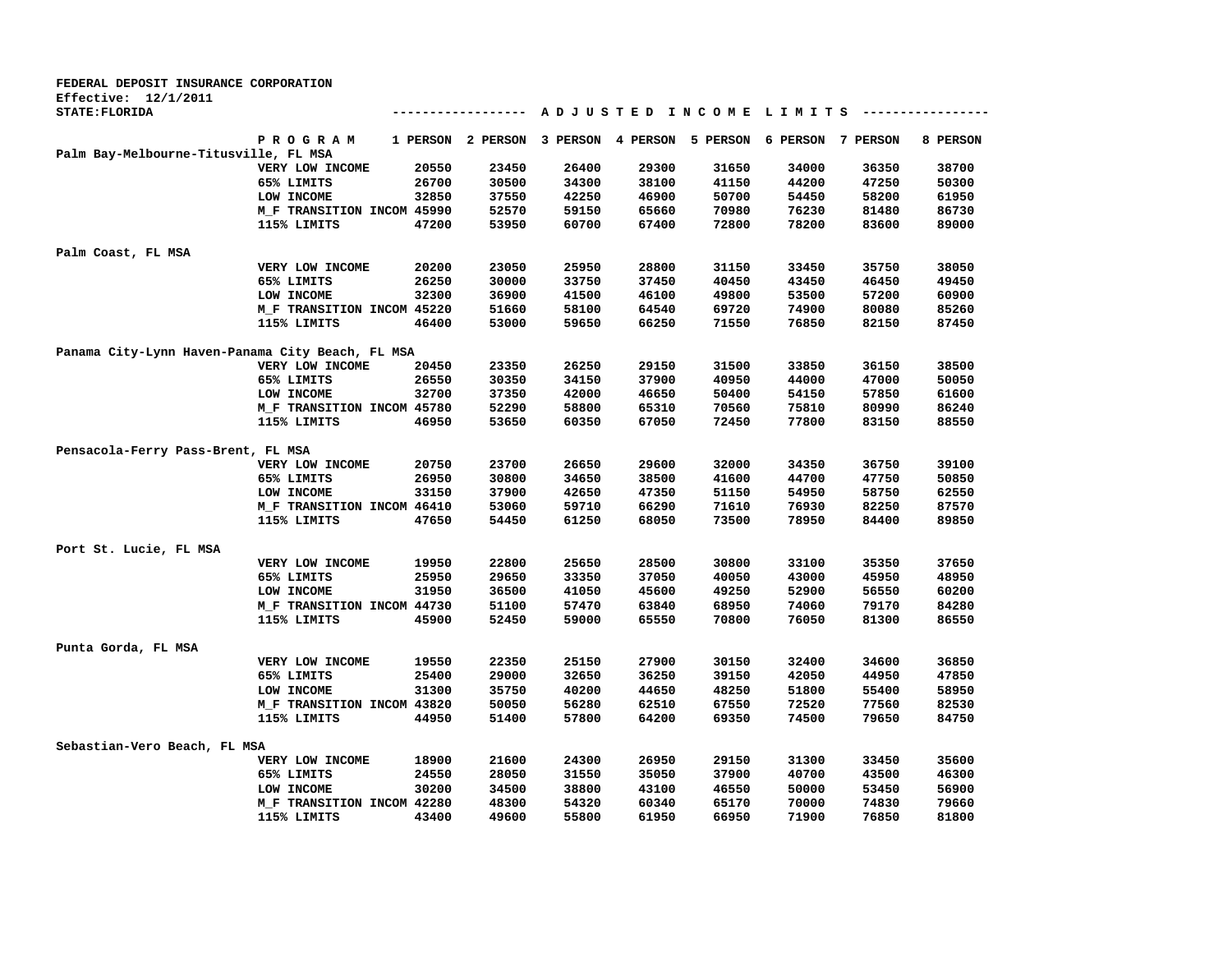| FEDERAL DEPOSIT INSURANCE CORPORATION   |                            |       |                   |          |                   |                        |          |          |          |
|-----------------------------------------|----------------------------|-------|-------------------|----------|-------------------|------------------------|----------|----------|----------|
| Effective: $12/1/2011$                  |                            |       |                   |          |                   |                        |          |          |          |
| <b>STATE: FLORIDA</b>                   |                            |       |                   |          |                   | ADJUSTED INCOME LIMITS |          |          |          |
|                                         | P R O G R A M              |       | 1 PERSON 2 PERSON | 3 PERSON | 4 PERSON 5 PERSON |                        | 6 PERSON | 7 PERSON | 8 PERSON |
| Tallahassee, FL MSA                     |                            |       |                   |          |                   |                        |          |          |          |
| Tallahassee, FL HUD Metro FMR Area      |                            |       |                   |          |                   |                        |          |          |          |
|                                         | VERY LOW INCOME            | 22550 | 25750             | 28950    | 32150             | 34750                  | 37300    | 39900    | 42450    |
|                                         | 65% LIMITS                 | 29300 | 33450             | 37650    | 41800             | 45150                  | 48500    | 51850    | 55200    |
|                                         | LOW INCOME                 | 36050 | 41200             | 46350    | 51450             | 55600                  | 59700    | 63800    | 67950    |
|                                         | M_F TRANSITION INCOM 50470 |       | 57680             | 64890    | 72030             | 77840                  | 83580    | 89320    | 95130    |
|                                         | 115% LIMITS                | 51800 | 59200             | 66600    | 73950             | 79900                  | 85800    | 91700    | 97650    |
| Wakulla County, FL HUD Metro FMR Area   |                            |       |                   |          |                   |                        |          |          |          |
|                                         | VERY LOW INCOME            | 21950 | 25100             | 28250    | 31350             | 33900                  | 36400    | 38900    | 41400    |
|                                         | 65% LIMITS                 | 28550 | 32600             | 36700    | 40750             | 44050                  | 47300    | 50550    | 53800    |
|                                         | LOW INCOME                 | 35150 | 40150             | 45150    | 50150             | 54200                  | 58200    | 62200    | 66200    |
|                                         | M_F TRANSITION INCOM 49210 |       | 56210             | 63210    | 70210             | 75880                  | 81480    | 87080    | 92680    |
|                                         | 115% LIMITS                | 50500 | 57700             | 64900    | 72100             | 77900                  | 83650    | 89450    | 95200    |
| Tampa-St. Petersburg-Clearwater, FL MSA |                            |       |                   |          |                   |                        |          |          |          |
|                                         | VERY LOW INCOME            | 19750 | 22600             | 25400    | 28200             | 30500                  | 32750    | 35000    | 37250    |
|                                         | 65% LIMITS                 | 25700 | 29350             | 33000    | 36650             | 39600                  | 42550    | 45450    | 48400    |
|                                         | LOW INCOME                 | 31600 | 36100             | 40600    | 45100             | 48750                  | 52350    | 55950    | 59550    |
|                                         | M_F TRANSITION INCOM 44240 |       | 50540             | 56840    | 63140             | 68250                  | 73290    | 78330    | 83370    |
|                                         | 115% LIMITS                | 45400 | 51900             | 58400    | 64850             | 70050                  | 75250    | 80450    | 85650    |
| Bradford County, FL                     |                            |       |                   |          |                   |                        |          |          |          |
|                                         | VERY LOW INCOME            | 17850 | 20400             | 22950    | 25450             | 27500                  | 29550    | 31600    | 33600    |
|                                         | 65% LIMITS                 | 23200 | 26500             | 29800    | 33100             | 35750                  | 38400    | 41050    | 43700    |
|                                         | LOW INCOME                 | 28500 | 32600             | 36650    | 40700             | 44000                  | 47250    | 50500    | 53750    |
|                                         | M_F TRANSITION INCOM 39900 |       | 45640             | 51310    | 56980             | 61600                  | 66150    | 70700    | 75250    |
|                                         | 115% LIMITS                | 40950 | 46800             | 52650    | 58500             | 63200                  | 67900    | 72550    | 77250    |
| Calhoun County, FL                      |                            |       |                   |          |                   |                        |          |          |          |
|                                         | VERY LOW INCOME            | 16100 | 18400             | 20700    | 22950             | 24800                  | 26650    | 28500    | 30300    |
|                                         | 65% LIMITS                 | 20900 | 23900             | 26900    | 29850             | 32250                  | 34650    | 37050    | 39450    |
|                                         | LOW INCOME                 | 25700 | 29400             | 33050    | 36700             | 39650                  | 42600    | 45550    | 48450    |
|                                         | M_F TRANSITION INCOM 35980 |       | 41160             | 46270    | 51380             | 55510                  | 59640    | 63770    | 67830    |
|                                         | 115% LIMITS                | 36950 | 42200             | 47500    | 52750             | 57000                  | 61200    | 65450    | 69650    |
| Citrus County, FL                       |                            |       |                   |          |                   |                        |          |          |          |
|                                         | VERY LOW INCOME            | 16850 | 19250             | 21650    | 24050             | 26000                  | 27900    | 29850    | 31750    |
|                                         | 65% LIMITS                 | 21900 | 25000             | 28150    | 31250             | 33750                  | 36250    | 38750    | 41250    |
|                                         | LOW INCOME                 | 26950 | 30800             | 34650    | 38500             | 41600                  | 44700    | 47750    | 50850    |
|                                         | M_F TRANSITION INCOM 37730 |       | 43120             | 48510    | 53900             | 58240                  | 62580    | 66850    | 71190    |
|                                         | 115% LIMITS                | 38750 | 44300             | 49850    | 55350             | 59800                  | 64250    | 68650    | 73100    |
| Columbia County, FL                     |                            |       |                   |          |                   |                        |          |          |          |
|                                         | VERY LOW INCOME            | 17250 | 19700             | 22150    | 24600             | 26600                  | 28550    | 30550    | 32500    |
|                                         | 65% LIMITS                 | 22400 | 25600             | 28800    | 32000             | 34600                  | 37150    | 39700    | 42250    |
|                                         | LOW INCOME                 | 27550 | 31500             | 35450    | 39350             | 42500                  | 45650    | 48800    | 51950    |
|                                         | M F TRANSITION INCOM 38570 |       | 44100             | 49630    | 55090             | 59500                  | 63910    | 68320    | 72730    |
|                                         | 115% LIMITS                | 39600 | 45250             | 50900    | 56550             | 61100                  | 65600    | 70150    | 74650    |
|                                         |                            |       |                   |          |                   |                        |          |          |          |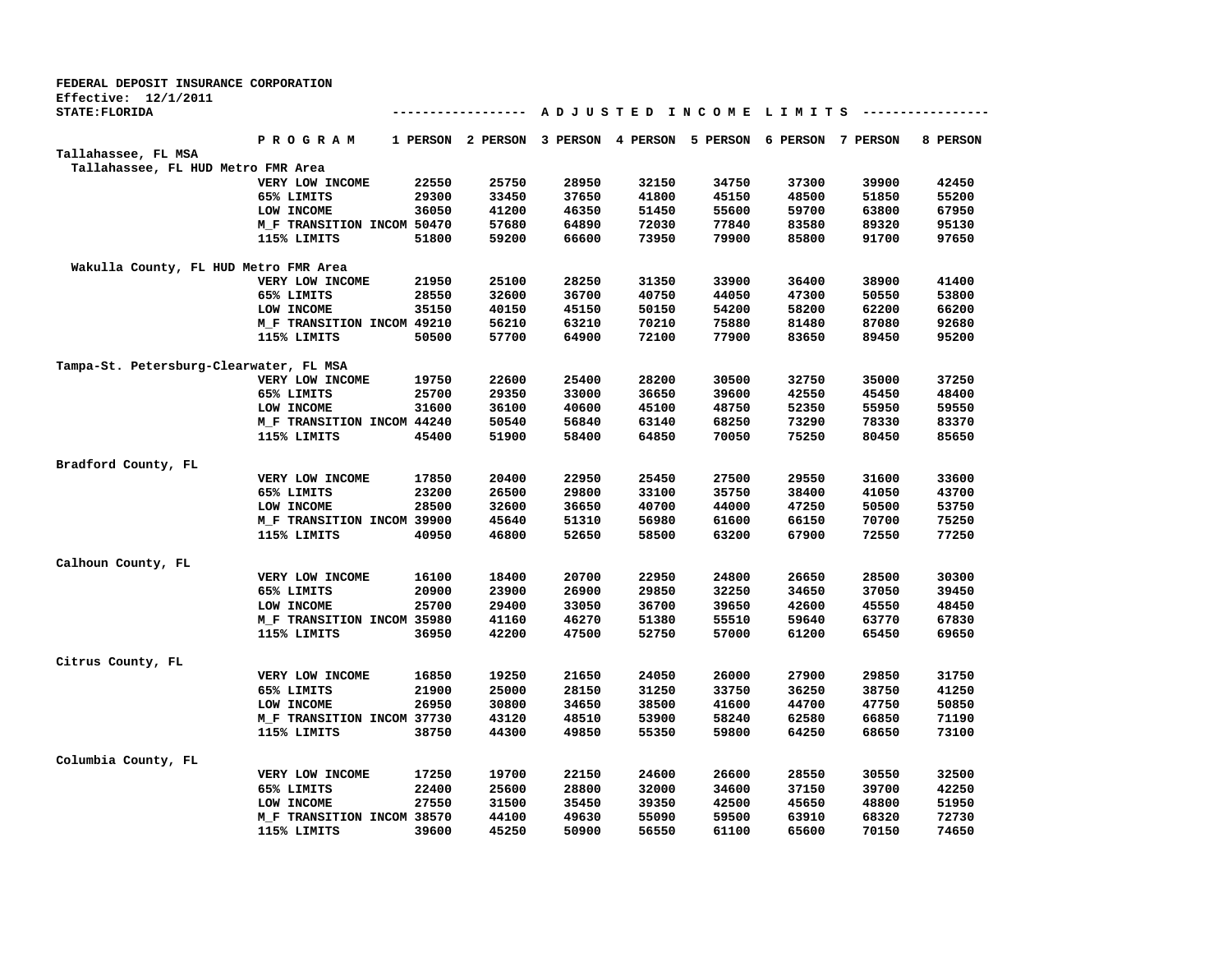| FEDERAL DEPOSIT INSURANCE CORPORATION |                                           |          |          |          |                   |                                         |                   |       |          |
|---------------------------------------|-------------------------------------------|----------|----------|----------|-------------------|-----------------------------------------|-------------------|-------|----------|
| Effective: $12/1/2011$                |                                           |          |          |          |                   |                                         |                   |       |          |
| STATE: FLORIDA                        |                                           |          |          |          |                   | A D J U S T E D I N C O M E L I M I T S |                   |       |          |
|                                       | P R O G R A M                             | 1 PERSON | 2 PERSON | 3 PERSON | 4 PERSON 5 PERSON |                                         | 6 PERSON 7 PERSON |       | 8 PERSON |
| DeSoto County, FL                     |                                           |          |          |          |                   |                                         |                   |       |          |
|                                       | VERY LOW INCOME                           | 16100    | 18400    | 20700    | 22950             | 24800                                   | 26650             | 28500 | 30300    |
|                                       | 65% LIMITS                                | 20900    | 23900    | 26900    | 29850             | 32250                                   | 34650             | 37050 | 39450    |
|                                       | LOW INCOME                                | 25700    | 29400    | 33050    | 36700             | 39650                                   | 42600             | 45550 | 48450    |
|                                       | M_F TRANSITION INCOM 35980                |          | 41160    | 46270    | 51380             | 55510                                   | 59640             | 63770 | 67830    |
|                                       | 115% LIMITS                               | 36950    | 42200    | 47500    | 52750             | 57000                                   | 61200             | 65450 | 69650    |
| Dixie County, FL                      |                                           |          |          |          |                   |                                         |                   |       |          |
|                                       | VERY LOW INCOME                           | 16100    | 18400    | 20700    | 22950             | 24800                                   | 26650             | 28500 | 30300    |
|                                       | 65% LIMITS                                | 20900    | 23900    | 26900    | 29850             | 32250                                   | 34650             | 37050 | 39450    |
|                                       | LOW INCOME                                | 25700    | 29400    | 33050    | 36700             | 39650                                   | 42600             | 45550 | 48450    |
|                                       | M_F TRANSITION INCOM 35980                |          | 41160    | 46270    | 51380             | 55510                                   | 59640             | 63770 | 67830    |
|                                       | 115% LIMITS                               | 36950    | 42200    | 47500    | 52750             | 57000                                   | 61200             | 65450 | 69650    |
| Franklin County, FL                   |                                           |          |          |          |                   |                                         |                   |       |          |
|                                       | VERY LOW INCOME                           | 17100    | 19550    | 22000    | 24400             | 26400                                   | 28350             | 30300 | 32250    |
|                                       | 65% LIMITS                                | 22200    | 25400    | 28550    | 31700             | 34250                                   | 36800             | 39350 | 41850    |
|                                       | LOW INCOME                                | 27350    | 31250    | 35150    | 39050             | 42200                                   | 45300             | 48450 | 51550    |
|                                       | M_F TRANSITION INCOM 38290                |          | 43750    | 49210    | 54670             | 59080                                   | 63420             | 67830 | 72170    |
|                                       | 115% LIMITS                               | 39350    | 44950    | 50550    | 56150             | 60650                                   | 65150             | 69650 | 74150    |
| Glades County, FL                     |                                           |          |          |          |                   |                                         |                   |       |          |
|                                       | VERY LOW INCOME                           | 17000    | 19400    | 21850    | 24250             | 26200                                   | 28150             | 30100 | 32050    |
|                                       | 65% LIMITS                                | 22100    | 25250    | 28400    | 31550             | 34100                                   | 36600             | 39150 | 41650    |
|                                       | LOW INCOME                                | 27150    | 31000    | 34900    | 38750             | 41850                                   | 44950             | 48050 | 51150    |
|                                       | M_F TRANSITION INCOM 38010                |          | 43400    | 48860    | 54250             | 58590                                   | 62930             | 67270 | 71610    |
|                                       | 115% LIMITS                               | 39000    | 44600    | 50150    | 55700             | 60200                                   | 64650             | 69100 | 73550    |
| Gulf County, FL                       |                                           |          |          |          |                   |                                         |                   |       |          |
|                                       | VERY LOW INCOME                           | 18050    | 20600    | 23200    | 25750             | 27850                                   | 29900             | 31950 | 34000    |
|                                       | 65% LIMITS                                | 23450    | 26800    | 30150    | 33500             | 36200                                   | 38900             | 41550 | 44250    |
|                                       | LOW INCOME                                | 28850    | 33000    | 37100    | 41200             | 44500                                   | 47800             | 51100 | 54400    |
|                                       |                                           |          | 46200    | 51940    | 57680             | 62300                                   | 66920             | 71540 | 76160    |
|                                       | M_F TRANSITION INCOM 40390<br>115% LIMITS | 41500    | 47400    | 53350    | 59250             | 64000                                   | 68750             | 73500 | 78250    |
|                                       |                                           |          |          |          |                   |                                         |                   |       |          |
| Hamilton County, FL                   |                                           |          |          |          |                   |                                         |                   |       |          |
|                                       | VERY LOW INCOME                           | 16100    | 18400    | 20700    | 22950             | 24800                                   | 26650             | 28500 | 30300    |
|                                       | 65% LIMITS                                | 20900    | 23900    | 26900    | 29850             | 32250                                   | 34650             | 37050 | 39450    |
|                                       | LOW INCOME                                | 25700    | 29400    | 33050    | 36700             | 39650                                   | 42600             | 45550 | 48450    |
|                                       | M_F TRANSITION INCOM 35980                |          | 41160    | 46270    | 51380             | 55510                                   | 59640             | 63770 | 67830    |
|                                       | 115% LIMITS                               | 36950    | 42200    | 47500    | 52750             | 57000                                   | 61200             | 65450 | 69650    |
| Hardee County, FL                     |                                           |          |          |          |                   |                                         |                   |       |          |
|                                       | VERY LOW INCOME                           | 16300    | 18600    | 20950    | 23250             | 25150                                   | 27000             | 28850 | 30700    |
|                                       | 65% LIMITS                                | 21200    | 24200    | 27250    | 30250             | 32700                                   | 35100             | 37550 | 39950    |
|                                       | LOW INCOME                                | 26050    | 29800    | 33500    | 37200             | 40200                                   | 43200             | 46150 | 49150    |
|                                       | M_F TRANSITION INCOM 36470                |          | 41720    | 46900    | 52080             | 56280                                   | 60480             | 64610 | 68810    |
|                                       | 115% LIMITS                               | 37450    | 42800    | 48150    | 53500             | 57800                                   | 62100             | 66350 | 70650    |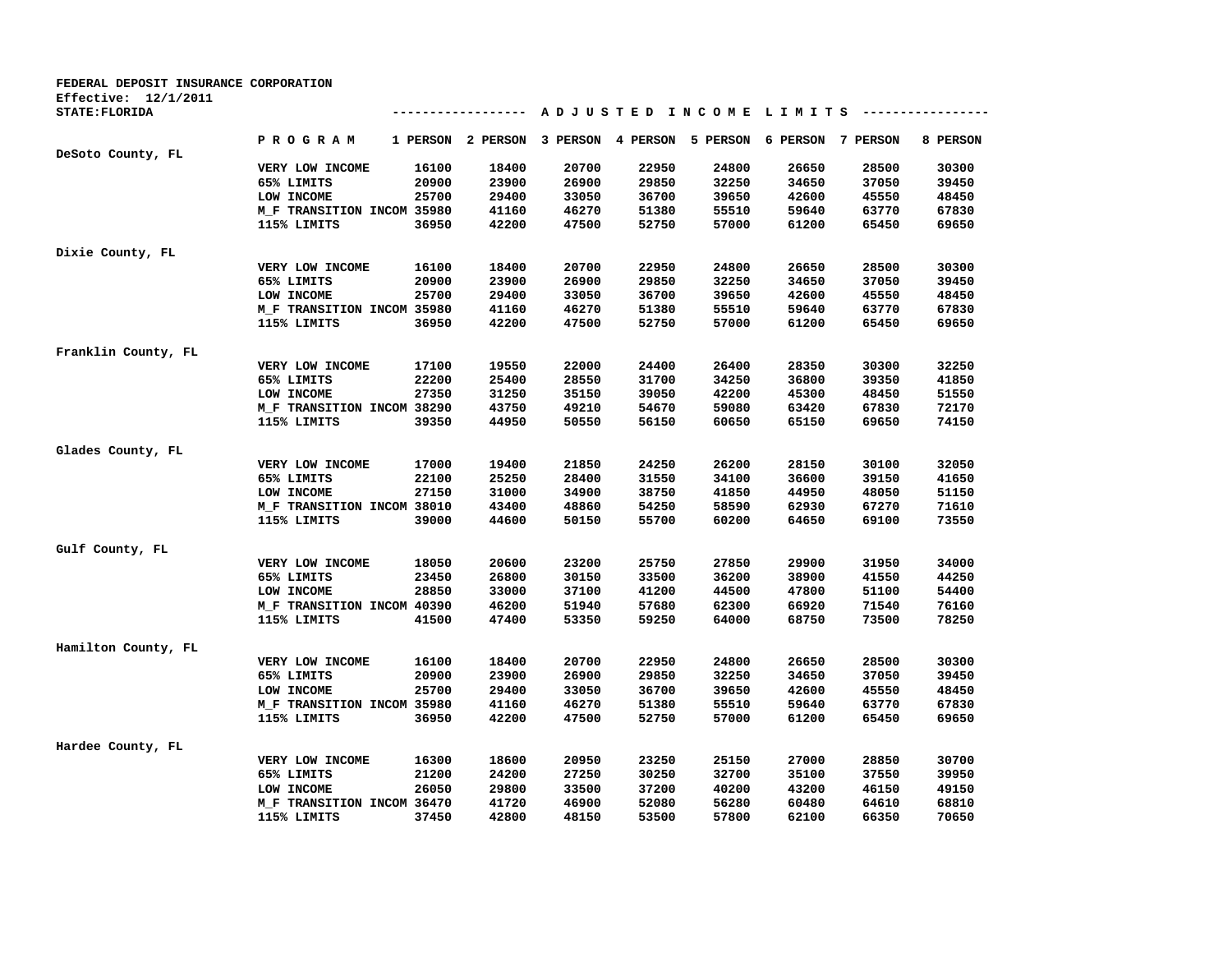| A D J U S T E D I N C O M E L I M I T S ----------------<br>---------------<br>PROGRAM<br>1 PERSON 2 PERSON 3 PERSON 4 PERSON 5 PERSON<br><b>6 PERSON</b><br>7 PERSON<br>8 PERSON<br>16650<br>19000<br>21400<br>23750<br>25650<br>27550<br>29450<br>31350<br>VERY LOW INCOME<br>21650<br>24750<br>27850<br>30900<br>40800<br>65% LIMITS<br>33400<br>35850<br>38350<br>26600<br>34200<br>41050<br>50200<br>LOW INCOME<br>30400<br>38000<br>44100<br>47150<br>M_F TRANSITION INCOM 37240<br>47880<br>53200<br>57470<br>61740<br>66010<br>70280<br>42560<br>115% LIMITS<br>38300<br>43750<br>49200<br>54650<br>59050<br>63400<br>67800<br>72150<br>20700<br>22950<br>24800<br>30300<br>VERY LOW INCOME<br>16100<br>18400<br>26650<br>28500<br>65% LIMITS<br>20900<br>23900<br>26900<br>29850<br>32250<br>34650<br>37050<br>39450<br>LOW INCOME<br>25700<br>29400<br>33050<br>36700<br>39650<br>42600<br>45550<br>48450<br>55510<br>63770<br>M_F TRANSITION INCOM 35980<br>41160<br>46270<br>51380<br>59640<br>67830<br>36950<br>42200<br>47500<br>52750<br>57000<br>61200<br>65450<br>69650<br>115% LIMITS<br>VERY LOW INCOME<br>16100<br>18400<br>20700<br>22950<br>24800<br>26650<br>28500<br>30300<br>65% LIMITS<br>20900<br>23900<br>26900<br>29850<br>32250<br>34650<br>37050<br>39450<br>LOW INCOME<br>25700<br>29400<br>33050<br>36700<br>39650<br>42600<br>45550<br>48450<br>M_F TRANSITION INCOM 35980<br>41160<br>46270<br>51380<br>55510<br>59640<br>63770<br>67830<br>36950<br>42200<br>47500<br>52750<br>57000<br>61200<br>65450<br>69650<br>115% LIMITS<br>22100<br>24550<br>26550<br>28500<br>32450<br>VERY LOW INCOME<br>17200<br>19650<br>30450<br>65% LIMITS<br>22350<br>25550<br>28750<br>31900<br>34500<br>37050<br>39600<br>42150<br>27550<br>31450<br>35400<br>39300<br>42450<br>45600<br>48750<br>51900<br>LOW INCOME<br>M_F TRANSITION INCOM 38570<br>44030<br>49560<br>55020<br>59430<br>63840<br>68250<br>72660<br>39550<br>45200<br>50850<br>56500<br>61050<br>65550<br>70100<br>74600<br>115% LIMITS<br>25950<br>28050<br>18200<br>20800<br>23400<br>30150<br>32200<br>34300<br>VERY LOW INCOME<br>23650<br>27000<br>30400<br>33750<br>36450<br>39150<br>41850<br>44550<br>65% LIMITS<br>29050<br>37350<br>41500<br>LOW INCOME<br>33200<br>44850<br>48150<br>51500<br>54800<br>52290<br>62790<br>76720<br>M F TRANSITION INCOM 40670<br>46480<br>58100<br>67410<br>72100<br>115% LIMITS<br>41800<br>47750<br>53700<br>59650<br>64450<br>69200<br>74000<br>78750<br>22950<br>24800<br>VERY LOW INCOME<br>16100<br>18400<br>20700<br>26650<br>28500<br>30300<br>23900<br>32250<br>65% LIMITS<br>20900<br>26900<br>29850<br>34650<br>37050<br>39450<br>LOW INCOME<br>25700<br>29400<br>33050<br>36700<br>39650<br>42600<br>45550<br>48450<br>M_F TRANSITION INCOM 35980<br>41160<br>46270<br>51380<br>55510<br>59640<br>63770<br>67830<br>36950<br>42200<br>47500<br>52750<br>57000<br>61200<br>65450<br>69650<br>115% LIMITS<br>VERY LOW INCOME<br>18200<br>20800<br>23400<br>25950<br>28050<br>30150<br>32200<br>34300<br>23650<br>27000<br>30400<br>33750<br>36450<br>39150<br>41850<br>44550<br>65% LIMITS<br>29050<br>33200<br>37350<br>41500<br>44850<br>48150<br>51500<br>54800<br>LOW INCOME<br>M_F TRANSITION INCOM 40670<br>52290<br>58100<br>62790<br>67410<br>72100<br>76720<br>46480<br>115% LIMITS<br>41800<br>47750<br>53700<br>59650<br>64450<br>69200<br>74000<br>78750 | FEDERAL DEPOSIT INSURANCE CORPORATION<br>Effective: 12/1/2011 |  |  |  |  |  |
|----------------------------------------------------------------------------------------------------------------------------------------------------------------------------------------------------------------------------------------------------------------------------------------------------------------------------------------------------------------------------------------------------------------------------------------------------------------------------------------------------------------------------------------------------------------------------------------------------------------------------------------------------------------------------------------------------------------------------------------------------------------------------------------------------------------------------------------------------------------------------------------------------------------------------------------------------------------------------------------------------------------------------------------------------------------------------------------------------------------------------------------------------------------------------------------------------------------------------------------------------------------------------------------------------------------------------------------------------------------------------------------------------------------------------------------------------------------------------------------------------------------------------------------------------------------------------------------------------------------------------------------------------------------------------------------------------------------------------------------------------------------------------------------------------------------------------------------------------------------------------------------------------------------------------------------------------------------------------------------------------------------------------------------------------------------------------------------------------------------------------------------------------------------------------------------------------------------------------------------------------------------------------------------------------------------------------------------------------------------------------------------------------------------------------------------------------------------------------------------------------------------------------------------------------------------------------------------------------------------------------------------------------------------------------------------------------------------------------------------------------------------------------------------------------------------------------------------------------------------------------------------------------------------------------------------------------------------------------------------------------------------------------------------------------------------------------------------------------------------------------------------------------------------------------------------------------------------------------------------------------------------------------------------------------------------------------------------------------------------------------------------------------------------|---------------------------------------------------------------|--|--|--|--|--|
|                                                                                                                                                                                                                                                                                                                                                                                                                                                                                                                                                                                                                                                                                                                                                                                                                                                                                                                                                                                                                                                                                                                                                                                                                                                                                                                                                                                                                                                                                                                                                                                                                                                                                                                                                                                                                                                                                                                                                                                                                                                                                                                                                                                                                                                                                                                                                                                                                                                                                                                                                                                                                                                                                                                                                                                                                                                                                                                                                                                                                                                                                                                                                                                                                                                                                                                                                                                                                | STATE: FLORIDA                                                |  |  |  |  |  |
|                                                                                                                                                                                                                                                                                                                                                                                                                                                                                                                                                                                                                                                                                                                                                                                                                                                                                                                                                                                                                                                                                                                                                                                                                                                                                                                                                                                                                                                                                                                                                                                                                                                                                                                                                                                                                                                                                                                                                                                                                                                                                                                                                                                                                                                                                                                                                                                                                                                                                                                                                                                                                                                                                                                                                                                                                                                                                                                                                                                                                                                                                                                                                                                                                                                                                                                                                                                                                |                                                               |  |  |  |  |  |
|                                                                                                                                                                                                                                                                                                                                                                                                                                                                                                                                                                                                                                                                                                                                                                                                                                                                                                                                                                                                                                                                                                                                                                                                                                                                                                                                                                                                                                                                                                                                                                                                                                                                                                                                                                                                                                                                                                                                                                                                                                                                                                                                                                                                                                                                                                                                                                                                                                                                                                                                                                                                                                                                                                                                                                                                                                                                                                                                                                                                                                                                                                                                                                                                                                                                                                                                                                                                                | Hendry County, FL                                             |  |  |  |  |  |
|                                                                                                                                                                                                                                                                                                                                                                                                                                                                                                                                                                                                                                                                                                                                                                                                                                                                                                                                                                                                                                                                                                                                                                                                                                                                                                                                                                                                                                                                                                                                                                                                                                                                                                                                                                                                                                                                                                                                                                                                                                                                                                                                                                                                                                                                                                                                                                                                                                                                                                                                                                                                                                                                                                                                                                                                                                                                                                                                                                                                                                                                                                                                                                                                                                                                                                                                                                                                                |                                                               |  |  |  |  |  |
|                                                                                                                                                                                                                                                                                                                                                                                                                                                                                                                                                                                                                                                                                                                                                                                                                                                                                                                                                                                                                                                                                                                                                                                                                                                                                                                                                                                                                                                                                                                                                                                                                                                                                                                                                                                                                                                                                                                                                                                                                                                                                                                                                                                                                                                                                                                                                                                                                                                                                                                                                                                                                                                                                                                                                                                                                                                                                                                                                                                                                                                                                                                                                                                                                                                                                                                                                                                                                |                                                               |  |  |  |  |  |
|                                                                                                                                                                                                                                                                                                                                                                                                                                                                                                                                                                                                                                                                                                                                                                                                                                                                                                                                                                                                                                                                                                                                                                                                                                                                                                                                                                                                                                                                                                                                                                                                                                                                                                                                                                                                                                                                                                                                                                                                                                                                                                                                                                                                                                                                                                                                                                                                                                                                                                                                                                                                                                                                                                                                                                                                                                                                                                                                                                                                                                                                                                                                                                                                                                                                                                                                                                                                                |                                                               |  |  |  |  |  |
|                                                                                                                                                                                                                                                                                                                                                                                                                                                                                                                                                                                                                                                                                                                                                                                                                                                                                                                                                                                                                                                                                                                                                                                                                                                                                                                                                                                                                                                                                                                                                                                                                                                                                                                                                                                                                                                                                                                                                                                                                                                                                                                                                                                                                                                                                                                                                                                                                                                                                                                                                                                                                                                                                                                                                                                                                                                                                                                                                                                                                                                                                                                                                                                                                                                                                                                                                                                                                |                                                               |  |  |  |  |  |
|                                                                                                                                                                                                                                                                                                                                                                                                                                                                                                                                                                                                                                                                                                                                                                                                                                                                                                                                                                                                                                                                                                                                                                                                                                                                                                                                                                                                                                                                                                                                                                                                                                                                                                                                                                                                                                                                                                                                                                                                                                                                                                                                                                                                                                                                                                                                                                                                                                                                                                                                                                                                                                                                                                                                                                                                                                                                                                                                                                                                                                                                                                                                                                                                                                                                                                                                                                                                                |                                                               |  |  |  |  |  |
|                                                                                                                                                                                                                                                                                                                                                                                                                                                                                                                                                                                                                                                                                                                                                                                                                                                                                                                                                                                                                                                                                                                                                                                                                                                                                                                                                                                                                                                                                                                                                                                                                                                                                                                                                                                                                                                                                                                                                                                                                                                                                                                                                                                                                                                                                                                                                                                                                                                                                                                                                                                                                                                                                                                                                                                                                                                                                                                                                                                                                                                                                                                                                                                                                                                                                                                                                                                                                | Highlands County, FL                                          |  |  |  |  |  |
|                                                                                                                                                                                                                                                                                                                                                                                                                                                                                                                                                                                                                                                                                                                                                                                                                                                                                                                                                                                                                                                                                                                                                                                                                                                                                                                                                                                                                                                                                                                                                                                                                                                                                                                                                                                                                                                                                                                                                                                                                                                                                                                                                                                                                                                                                                                                                                                                                                                                                                                                                                                                                                                                                                                                                                                                                                                                                                                                                                                                                                                                                                                                                                                                                                                                                                                                                                                                                |                                                               |  |  |  |  |  |
|                                                                                                                                                                                                                                                                                                                                                                                                                                                                                                                                                                                                                                                                                                                                                                                                                                                                                                                                                                                                                                                                                                                                                                                                                                                                                                                                                                                                                                                                                                                                                                                                                                                                                                                                                                                                                                                                                                                                                                                                                                                                                                                                                                                                                                                                                                                                                                                                                                                                                                                                                                                                                                                                                                                                                                                                                                                                                                                                                                                                                                                                                                                                                                                                                                                                                                                                                                                                                |                                                               |  |  |  |  |  |
|                                                                                                                                                                                                                                                                                                                                                                                                                                                                                                                                                                                                                                                                                                                                                                                                                                                                                                                                                                                                                                                                                                                                                                                                                                                                                                                                                                                                                                                                                                                                                                                                                                                                                                                                                                                                                                                                                                                                                                                                                                                                                                                                                                                                                                                                                                                                                                                                                                                                                                                                                                                                                                                                                                                                                                                                                                                                                                                                                                                                                                                                                                                                                                                                                                                                                                                                                                                                                |                                                               |  |  |  |  |  |
|                                                                                                                                                                                                                                                                                                                                                                                                                                                                                                                                                                                                                                                                                                                                                                                                                                                                                                                                                                                                                                                                                                                                                                                                                                                                                                                                                                                                                                                                                                                                                                                                                                                                                                                                                                                                                                                                                                                                                                                                                                                                                                                                                                                                                                                                                                                                                                                                                                                                                                                                                                                                                                                                                                                                                                                                                                                                                                                                                                                                                                                                                                                                                                                                                                                                                                                                                                                                                |                                                               |  |  |  |  |  |
|                                                                                                                                                                                                                                                                                                                                                                                                                                                                                                                                                                                                                                                                                                                                                                                                                                                                                                                                                                                                                                                                                                                                                                                                                                                                                                                                                                                                                                                                                                                                                                                                                                                                                                                                                                                                                                                                                                                                                                                                                                                                                                                                                                                                                                                                                                                                                                                                                                                                                                                                                                                                                                                                                                                                                                                                                                                                                                                                                                                                                                                                                                                                                                                                                                                                                                                                                                                                                |                                                               |  |  |  |  |  |
|                                                                                                                                                                                                                                                                                                                                                                                                                                                                                                                                                                                                                                                                                                                                                                                                                                                                                                                                                                                                                                                                                                                                                                                                                                                                                                                                                                                                                                                                                                                                                                                                                                                                                                                                                                                                                                                                                                                                                                                                                                                                                                                                                                                                                                                                                                                                                                                                                                                                                                                                                                                                                                                                                                                                                                                                                                                                                                                                                                                                                                                                                                                                                                                                                                                                                                                                                                                                                | Holmes County, FL                                             |  |  |  |  |  |
|                                                                                                                                                                                                                                                                                                                                                                                                                                                                                                                                                                                                                                                                                                                                                                                                                                                                                                                                                                                                                                                                                                                                                                                                                                                                                                                                                                                                                                                                                                                                                                                                                                                                                                                                                                                                                                                                                                                                                                                                                                                                                                                                                                                                                                                                                                                                                                                                                                                                                                                                                                                                                                                                                                                                                                                                                                                                                                                                                                                                                                                                                                                                                                                                                                                                                                                                                                                                                |                                                               |  |  |  |  |  |
|                                                                                                                                                                                                                                                                                                                                                                                                                                                                                                                                                                                                                                                                                                                                                                                                                                                                                                                                                                                                                                                                                                                                                                                                                                                                                                                                                                                                                                                                                                                                                                                                                                                                                                                                                                                                                                                                                                                                                                                                                                                                                                                                                                                                                                                                                                                                                                                                                                                                                                                                                                                                                                                                                                                                                                                                                                                                                                                                                                                                                                                                                                                                                                                                                                                                                                                                                                                                                |                                                               |  |  |  |  |  |
|                                                                                                                                                                                                                                                                                                                                                                                                                                                                                                                                                                                                                                                                                                                                                                                                                                                                                                                                                                                                                                                                                                                                                                                                                                                                                                                                                                                                                                                                                                                                                                                                                                                                                                                                                                                                                                                                                                                                                                                                                                                                                                                                                                                                                                                                                                                                                                                                                                                                                                                                                                                                                                                                                                                                                                                                                                                                                                                                                                                                                                                                                                                                                                                                                                                                                                                                                                                                                |                                                               |  |  |  |  |  |
|                                                                                                                                                                                                                                                                                                                                                                                                                                                                                                                                                                                                                                                                                                                                                                                                                                                                                                                                                                                                                                                                                                                                                                                                                                                                                                                                                                                                                                                                                                                                                                                                                                                                                                                                                                                                                                                                                                                                                                                                                                                                                                                                                                                                                                                                                                                                                                                                                                                                                                                                                                                                                                                                                                                                                                                                                                                                                                                                                                                                                                                                                                                                                                                                                                                                                                                                                                                                                |                                                               |  |  |  |  |  |
|                                                                                                                                                                                                                                                                                                                                                                                                                                                                                                                                                                                                                                                                                                                                                                                                                                                                                                                                                                                                                                                                                                                                                                                                                                                                                                                                                                                                                                                                                                                                                                                                                                                                                                                                                                                                                                                                                                                                                                                                                                                                                                                                                                                                                                                                                                                                                                                                                                                                                                                                                                                                                                                                                                                                                                                                                                                                                                                                                                                                                                                                                                                                                                                                                                                                                                                                                                                                                |                                                               |  |  |  |  |  |
|                                                                                                                                                                                                                                                                                                                                                                                                                                                                                                                                                                                                                                                                                                                                                                                                                                                                                                                                                                                                                                                                                                                                                                                                                                                                                                                                                                                                                                                                                                                                                                                                                                                                                                                                                                                                                                                                                                                                                                                                                                                                                                                                                                                                                                                                                                                                                                                                                                                                                                                                                                                                                                                                                                                                                                                                                                                                                                                                                                                                                                                                                                                                                                                                                                                                                                                                                                                                                | Jackson County, FL                                            |  |  |  |  |  |
|                                                                                                                                                                                                                                                                                                                                                                                                                                                                                                                                                                                                                                                                                                                                                                                                                                                                                                                                                                                                                                                                                                                                                                                                                                                                                                                                                                                                                                                                                                                                                                                                                                                                                                                                                                                                                                                                                                                                                                                                                                                                                                                                                                                                                                                                                                                                                                                                                                                                                                                                                                                                                                                                                                                                                                                                                                                                                                                                                                                                                                                                                                                                                                                                                                                                                                                                                                                                                |                                                               |  |  |  |  |  |
|                                                                                                                                                                                                                                                                                                                                                                                                                                                                                                                                                                                                                                                                                                                                                                                                                                                                                                                                                                                                                                                                                                                                                                                                                                                                                                                                                                                                                                                                                                                                                                                                                                                                                                                                                                                                                                                                                                                                                                                                                                                                                                                                                                                                                                                                                                                                                                                                                                                                                                                                                                                                                                                                                                                                                                                                                                                                                                                                                                                                                                                                                                                                                                                                                                                                                                                                                                                                                |                                                               |  |  |  |  |  |
|                                                                                                                                                                                                                                                                                                                                                                                                                                                                                                                                                                                                                                                                                                                                                                                                                                                                                                                                                                                                                                                                                                                                                                                                                                                                                                                                                                                                                                                                                                                                                                                                                                                                                                                                                                                                                                                                                                                                                                                                                                                                                                                                                                                                                                                                                                                                                                                                                                                                                                                                                                                                                                                                                                                                                                                                                                                                                                                                                                                                                                                                                                                                                                                                                                                                                                                                                                                                                |                                                               |  |  |  |  |  |
|                                                                                                                                                                                                                                                                                                                                                                                                                                                                                                                                                                                                                                                                                                                                                                                                                                                                                                                                                                                                                                                                                                                                                                                                                                                                                                                                                                                                                                                                                                                                                                                                                                                                                                                                                                                                                                                                                                                                                                                                                                                                                                                                                                                                                                                                                                                                                                                                                                                                                                                                                                                                                                                                                                                                                                                                                                                                                                                                                                                                                                                                                                                                                                                                                                                                                                                                                                                                                |                                                               |  |  |  |  |  |
|                                                                                                                                                                                                                                                                                                                                                                                                                                                                                                                                                                                                                                                                                                                                                                                                                                                                                                                                                                                                                                                                                                                                                                                                                                                                                                                                                                                                                                                                                                                                                                                                                                                                                                                                                                                                                                                                                                                                                                                                                                                                                                                                                                                                                                                                                                                                                                                                                                                                                                                                                                                                                                                                                                                                                                                                                                                                                                                                                                                                                                                                                                                                                                                                                                                                                                                                                                                                                |                                                               |  |  |  |  |  |
|                                                                                                                                                                                                                                                                                                                                                                                                                                                                                                                                                                                                                                                                                                                                                                                                                                                                                                                                                                                                                                                                                                                                                                                                                                                                                                                                                                                                                                                                                                                                                                                                                                                                                                                                                                                                                                                                                                                                                                                                                                                                                                                                                                                                                                                                                                                                                                                                                                                                                                                                                                                                                                                                                                                                                                                                                                                                                                                                                                                                                                                                                                                                                                                                                                                                                                                                                                                                                | Lafayette County, FL                                          |  |  |  |  |  |
|                                                                                                                                                                                                                                                                                                                                                                                                                                                                                                                                                                                                                                                                                                                                                                                                                                                                                                                                                                                                                                                                                                                                                                                                                                                                                                                                                                                                                                                                                                                                                                                                                                                                                                                                                                                                                                                                                                                                                                                                                                                                                                                                                                                                                                                                                                                                                                                                                                                                                                                                                                                                                                                                                                                                                                                                                                                                                                                                                                                                                                                                                                                                                                                                                                                                                                                                                                                                                |                                                               |  |  |  |  |  |
|                                                                                                                                                                                                                                                                                                                                                                                                                                                                                                                                                                                                                                                                                                                                                                                                                                                                                                                                                                                                                                                                                                                                                                                                                                                                                                                                                                                                                                                                                                                                                                                                                                                                                                                                                                                                                                                                                                                                                                                                                                                                                                                                                                                                                                                                                                                                                                                                                                                                                                                                                                                                                                                                                                                                                                                                                                                                                                                                                                                                                                                                                                                                                                                                                                                                                                                                                                                                                |                                                               |  |  |  |  |  |
|                                                                                                                                                                                                                                                                                                                                                                                                                                                                                                                                                                                                                                                                                                                                                                                                                                                                                                                                                                                                                                                                                                                                                                                                                                                                                                                                                                                                                                                                                                                                                                                                                                                                                                                                                                                                                                                                                                                                                                                                                                                                                                                                                                                                                                                                                                                                                                                                                                                                                                                                                                                                                                                                                                                                                                                                                                                                                                                                                                                                                                                                                                                                                                                                                                                                                                                                                                                                                |                                                               |  |  |  |  |  |
|                                                                                                                                                                                                                                                                                                                                                                                                                                                                                                                                                                                                                                                                                                                                                                                                                                                                                                                                                                                                                                                                                                                                                                                                                                                                                                                                                                                                                                                                                                                                                                                                                                                                                                                                                                                                                                                                                                                                                                                                                                                                                                                                                                                                                                                                                                                                                                                                                                                                                                                                                                                                                                                                                                                                                                                                                                                                                                                                                                                                                                                                                                                                                                                                                                                                                                                                                                                                                |                                                               |  |  |  |  |  |
|                                                                                                                                                                                                                                                                                                                                                                                                                                                                                                                                                                                                                                                                                                                                                                                                                                                                                                                                                                                                                                                                                                                                                                                                                                                                                                                                                                                                                                                                                                                                                                                                                                                                                                                                                                                                                                                                                                                                                                                                                                                                                                                                                                                                                                                                                                                                                                                                                                                                                                                                                                                                                                                                                                                                                                                                                                                                                                                                                                                                                                                                                                                                                                                                                                                                                                                                                                                                                |                                                               |  |  |  |  |  |
|                                                                                                                                                                                                                                                                                                                                                                                                                                                                                                                                                                                                                                                                                                                                                                                                                                                                                                                                                                                                                                                                                                                                                                                                                                                                                                                                                                                                                                                                                                                                                                                                                                                                                                                                                                                                                                                                                                                                                                                                                                                                                                                                                                                                                                                                                                                                                                                                                                                                                                                                                                                                                                                                                                                                                                                                                                                                                                                                                                                                                                                                                                                                                                                                                                                                                                                                                                                                                | Levy County, FL                                               |  |  |  |  |  |
|                                                                                                                                                                                                                                                                                                                                                                                                                                                                                                                                                                                                                                                                                                                                                                                                                                                                                                                                                                                                                                                                                                                                                                                                                                                                                                                                                                                                                                                                                                                                                                                                                                                                                                                                                                                                                                                                                                                                                                                                                                                                                                                                                                                                                                                                                                                                                                                                                                                                                                                                                                                                                                                                                                                                                                                                                                                                                                                                                                                                                                                                                                                                                                                                                                                                                                                                                                                                                |                                                               |  |  |  |  |  |
|                                                                                                                                                                                                                                                                                                                                                                                                                                                                                                                                                                                                                                                                                                                                                                                                                                                                                                                                                                                                                                                                                                                                                                                                                                                                                                                                                                                                                                                                                                                                                                                                                                                                                                                                                                                                                                                                                                                                                                                                                                                                                                                                                                                                                                                                                                                                                                                                                                                                                                                                                                                                                                                                                                                                                                                                                                                                                                                                                                                                                                                                                                                                                                                                                                                                                                                                                                                                                |                                                               |  |  |  |  |  |
|                                                                                                                                                                                                                                                                                                                                                                                                                                                                                                                                                                                                                                                                                                                                                                                                                                                                                                                                                                                                                                                                                                                                                                                                                                                                                                                                                                                                                                                                                                                                                                                                                                                                                                                                                                                                                                                                                                                                                                                                                                                                                                                                                                                                                                                                                                                                                                                                                                                                                                                                                                                                                                                                                                                                                                                                                                                                                                                                                                                                                                                                                                                                                                                                                                                                                                                                                                                                                |                                                               |  |  |  |  |  |
|                                                                                                                                                                                                                                                                                                                                                                                                                                                                                                                                                                                                                                                                                                                                                                                                                                                                                                                                                                                                                                                                                                                                                                                                                                                                                                                                                                                                                                                                                                                                                                                                                                                                                                                                                                                                                                                                                                                                                                                                                                                                                                                                                                                                                                                                                                                                                                                                                                                                                                                                                                                                                                                                                                                                                                                                                                                                                                                                                                                                                                                                                                                                                                                                                                                                                                                                                                                                                |                                                               |  |  |  |  |  |
|                                                                                                                                                                                                                                                                                                                                                                                                                                                                                                                                                                                                                                                                                                                                                                                                                                                                                                                                                                                                                                                                                                                                                                                                                                                                                                                                                                                                                                                                                                                                                                                                                                                                                                                                                                                                                                                                                                                                                                                                                                                                                                                                                                                                                                                                                                                                                                                                                                                                                                                                                                                                                                                                                                                                                                                                                                                                                                                                                                                                                                                                                                                                                                                                                                                                                                                                                                                                                |                                                               |  |  |  |  |  |
|                                                                                                                                                                                                                                                                                                                                                                                                                                                                                                                                                                                                                                                                                                                                                                                                                                                                                                                                                                                                                                                                                                                                                                                                                                                                                                                                                                                                                                                                                                                                                                                                                                                                                                                                                                                                                                                                                                                                                                                                                                                                                                                                                                                                                                                                                                                                                                                                                                                                                                                                                                                                                                                                                                                                                                                                                                                                                                                                                                                                                                                                                                                                                                                                                                                                                                                                                                                                                | Liberty County, FL                                            |  |  |  |  |  |
|                                                                                                                                                                                                                                                                                                                                                                                                                                                                                                                                                                                                                                                                                                                                                                                                                                                                                                                                                                                                                                                                                                                                                                                                                                                                                                                                                                                                                                                                                                                                                                                                                                                                                                                                                                                                                                                                                                                                                                                                                                                                                                                                                                                                                                                                                                                                                                                                                                                                                                                                                                                                                                                                                                                                                                                                                                                                                                                                                                                                                                                                                                                                                                                                                                                                                                                                                                                                                |                                                               |  |  |  |  |  |
|                                                                                                                                                                                                                                                                                                                                                                                                                                                                                                                                                                                                                                                                                                                                                                                                                                                                                                                                                                                                                                                                                                                                                                                                                                                                                                                                                                                                                                                                                                                                                                                                                                                                                                                                                                                                                                                                                                                                                                                                                                                                                                                                                                                                                                                                                                                                                                                                                                                                                                                                                                                                                                                                                                                                                                                                                                                                                                                                                                                                                                                                                                                                                                                                                                                                                                                                                                                                                |                                                               |  |  |  |  |  |
|                                                                                                                                                                                                                                                                                                                                                                                                                                                                                                                                                                                                                                                                                                                                                                                                                                                                                                                                                                                                                                                                                                                                                                                                                                                                                                                                                                                                                                                                                                                                                                                                                                                                                                                                                                                                                                                                                                                                                                                                                                                                                                                                                                                                                                                                                                                                                                                                                                                                                                                                                                                                                                                                                                                                                                                                                                                                                                                                                                                                                                                                                                                                                                                                                                                                                                                                                                                                                |                                                               |  |  |  |  |  |
|                                                                                                                                                                                                                                                                                                                                                                                                                                                                                                                                                                                                                                                                                                                                                                                                                                                                                                                                                                                                                                                                                                                                                                                                                                                                                                                                                                                                                                                                                                                                                                                                                                                                                                                                                                                                                                                                                                                                                                                                                                                                                                                                                                                                                                                                                                                                                                                                                                                                                                                                                                                                                                                                                                                                                                                                                                                                                                                                                                                                                                                                                                                                                                                                                                                                                                                                                                                                                |                                                               |  |  |  |  |  |
|                                                                                                                                                                                                                                                                                                                                                                                                                                                                                                                                                                                                                                                                                                                                                                                                                                                                                                                                                                                                                                                                                                                                                                                                                                                                                                                                                                                                                                                                                                                                                                                                                                                                                                                                                                                                                                                                                                                                                                                                                                                                                                                                                                                                                                                                                                                                                                                                                                                                                                                                                                                                                                                                                                                                                                                                                                                                                                                                                                                                                                                                                                                                                                                                                                                                                                                                                                                                                |                                                               |  |  |  |  |  |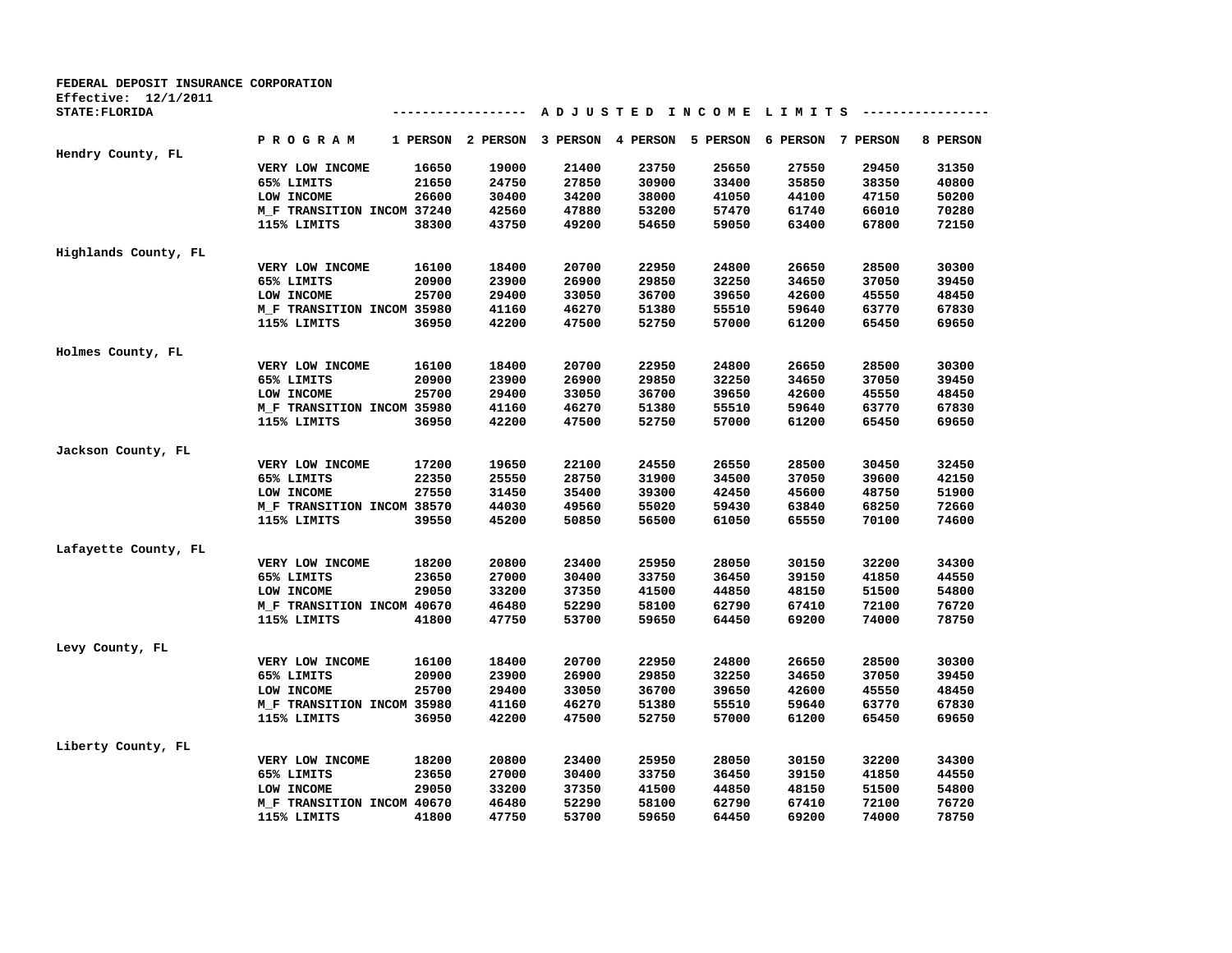| FEDERAL DEPOSIT INSURANCE CORPORATION |                                           |          |                 |          |          |                        |          |          |          |
|---------------------------------------|-------------------------------------------|----------|-----------------|----------|----------|------------------------|----------|----------|----------|
| Effective: $12/1/2011$                |                                           |          |                 |          |          |                        |          |          |          |
| STATE: FLORIDA                        |                                           |          | --------------- |          |          | ADJUSTED INCOME LIMITS |          |          |          |
|                                       | PROGRAM                                   | 1 PERSON | 2 PERSON        | 3 PERSON | 4 PERSON | 5 PERSON               | 6 PERSON | 7 PERSON | 8 PERSON |
| Madison County, FL                    |                                           |          |                 |          |          |                        |          |          |          |
|                                       | VERY LOW INCOME                           | 16100    | 18400           | 20700    | 22950    | 24800                  | 26650    | 28500    | 30300    |
|                                       | 65% LIMITS                                | 20900    | 23900           | 26900    | 29850    | 32250                  | 34650    | 37050    | 39450    |
|                                       | LOW INCOME                                | 25700    | 29400           | 33050    | 36700    | 39650                  | 42600    | 45550    | 48450    |
|                                       | M_F TRANSITION INCOM 35980                |          | 41160           | 46270    | 51380    | 55510                  | 59640    | 63770    | 67830    |
|                                       | 115% LIMITS                               | 36950    | 42200           | 47500    | 52750    | 57000                  | 61200    | 65450    | 69650    |
| Monroe County, FL                     |                                           |          |                 |          |          |                        |          |          |          |
|                                       | VERY LOW INCOME                           | 28950    | 33050           | 37200    | 41300    | 44650                  | 47950    | 51250    | 54550    |
|                                       | 65% LIMITS                                | 37600    | 43000           | 48350    | 53700    | 58000                  | 62300    | 66600    | 70900    |
|                                       | LOW INCOME                                | 46250    | 52850           | 59450    | 66050    | 71350                  | 76650    | 81950    | 87200    |
|                                       | M_F TRANSITION INCOM 64750                |          | 73990           | 83230    | 92470    | 99890                  | 107310   | 114730   | 122080   |
|                                       | 115% LIMITS                               | 66500    | 76000           | 85500    | 94950    | 102550                 | 110150   | 117750   | 125350   |
| Okeechobee County, FL                 |                                           |          |                 |          |          |                        |          |          |          |
|                                       | VERY LOW INCOME                           | 16650    | 19000           | 21400    | 23750    | 25650                  | 27550    | 29450    | 31350    |
|                                       | 65% LIMITS                                | 21650    | 24750           | 27850    | 30900    | 33400                  | 35850    | 38350    | 40800    |
|                                       | LOW INCOME                                | 26600    | 30400           | 34200    | 38000    | 41050                  | 44100    | 47150    | 50200    |
|                                       | M_F TRANSITION INCOM 37240                |          | 42560           | 47880    | 53200    | 57470                  | 61740    | 66010    | 70280    |
|                                       | 115% LIMITS                               | 38300    | 43750           | 49200    | 54650    | 59050                  | 63400    | 67800    | 72150    |
| Putnam County, FL                     |                                           |          |                 |          |          |                        |          |          |          |
|                                       | VERY LOW INCOME                           | 16100    | 18400           | 20700    | 22950    | 24800                  | 26650    | 28500    | 30300    |
|                                       | 65% LIMITS                                | 20900    | 23900           | 26900    | 29850    | 32250                  | 34650    | 37050    | 39450    |
|                                       | LOW INCOME                                | 25700    | 29400           | 33050    | 36700    | 39650                  | 42600    | 45550    | 48450    |
|                                       |                                           |          | 41160           | 46270    | 51380    | 55510                  | 59640    | 63770    | 67830    |
|                                       | M_F TRANSITION INCOM 35980<br>115% LIMITS | 36950    | 42200           | 47500    | 52750    | 57000                  | 61200    | 65450    | 69650    |
|                                       |                                           |          |                 |          |          |                        |          |          |          |
| Sumter County, FL                     |                                           |          |                 |          |          |                        |          |          |          |
|                                       | VERY LOW INCOME                           | 17700    | 20200           | 22750    | 25250    | 27300                  | 29300    | 31350    | 33350    |
|                                       | 65% LIMITS                                | 23000    | 26300           | 29600    | 32850    | 35500                  | 38150    | 40750    | 43400    |
|                                       | LOW INCOME                                | 28300    | 32350           | 36400    | 40400    | 43650                  | 46900    | 50100    | 53350    |
|                                       | M F TRANSITION INCOM 39620                |          | 45290           | 50960    | 56560    | 61110                  | 65660    | 70140    | 74690    |
|                                       | 115% LIMITS                               | 40700    | 46500           | 52300    | 58100    | 62750                  | 67400    | 72050    | 76700    |
| Suwannee County, FL                   |                                           |          |                 |          |          |                        |          |          |          |
|                                       | VERY LOW INCOME                           | 16200    | 18500           | 20800    | 23100    | 24950                  | 26800    | 28650    | 30500    |
|                                       | 65% LIMITS                                | 21050    | 24050           | 27050    | 30050    | 32500                  | 34900    | 37300    | 39700    |
|                                       | LOW INCOME                                | 25900    | 29600           | 33300    | 36950    | 39950                  | 42900    | 45850    | 48800    |
|                                       | M_F TRANSITION INCOM 36260                |          | 41440           | 46620    | 51730    | 55930                  | 60060    | 64190    | 68320    |
|                                       | 115% LIMITS                               | 37200    | 42500           | 47800    | 53100    | 57350                  | 61600    | 65850    | 70100    |
| Taylor County, FL                     |                                           |          |                 |          |          |                        |          |          |          |
|                                       | VERY LOW INCOME                           | 16850    | 19250           | 21650    | 24050    | 26000                  | 27900    | 29850    | 31750    |
|                                       | 65% LIMITS                                | 21900    | 25000           | 28150    | 31250    | 33750                  | 36250    | 38750    | 41250    |
|                                       | LOW INCOME                                | 26950    | 30800           | 34650    | 38500    | 41600                  | 44700    | 47750    | 50850    |
|                                       | M_F TRANSITION INCOM 37730                |          | 43120           | 48510    | 53900    | 58240                  | 62580    | 66850    | 71190    |
|                                       | 115% LIMITS                               | 38750    | 44300           | 49850    | 55350    | 59800                  | 64250    | 68650    | 73100    |